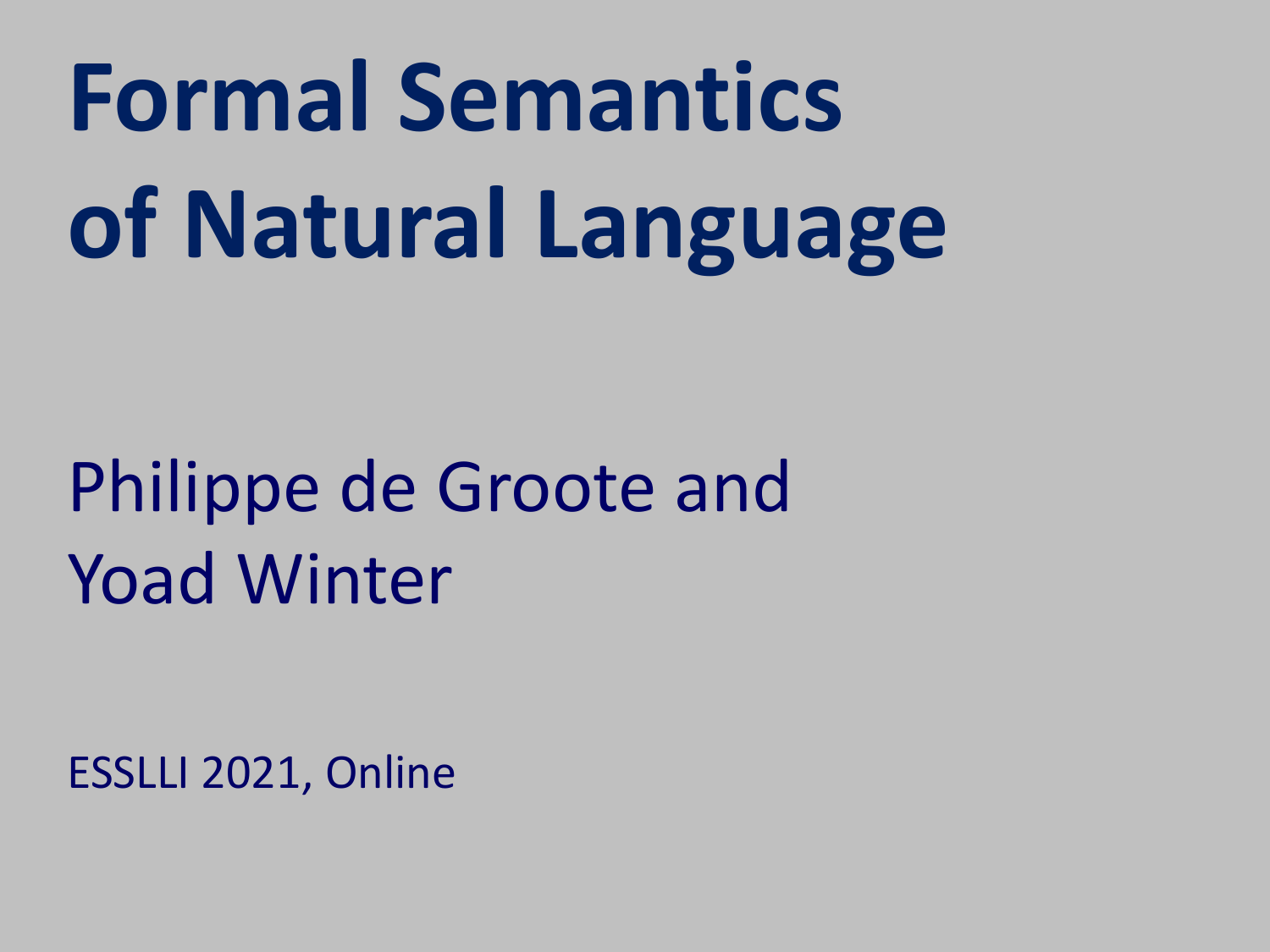## **Additional Topics:**

# **Intensionality**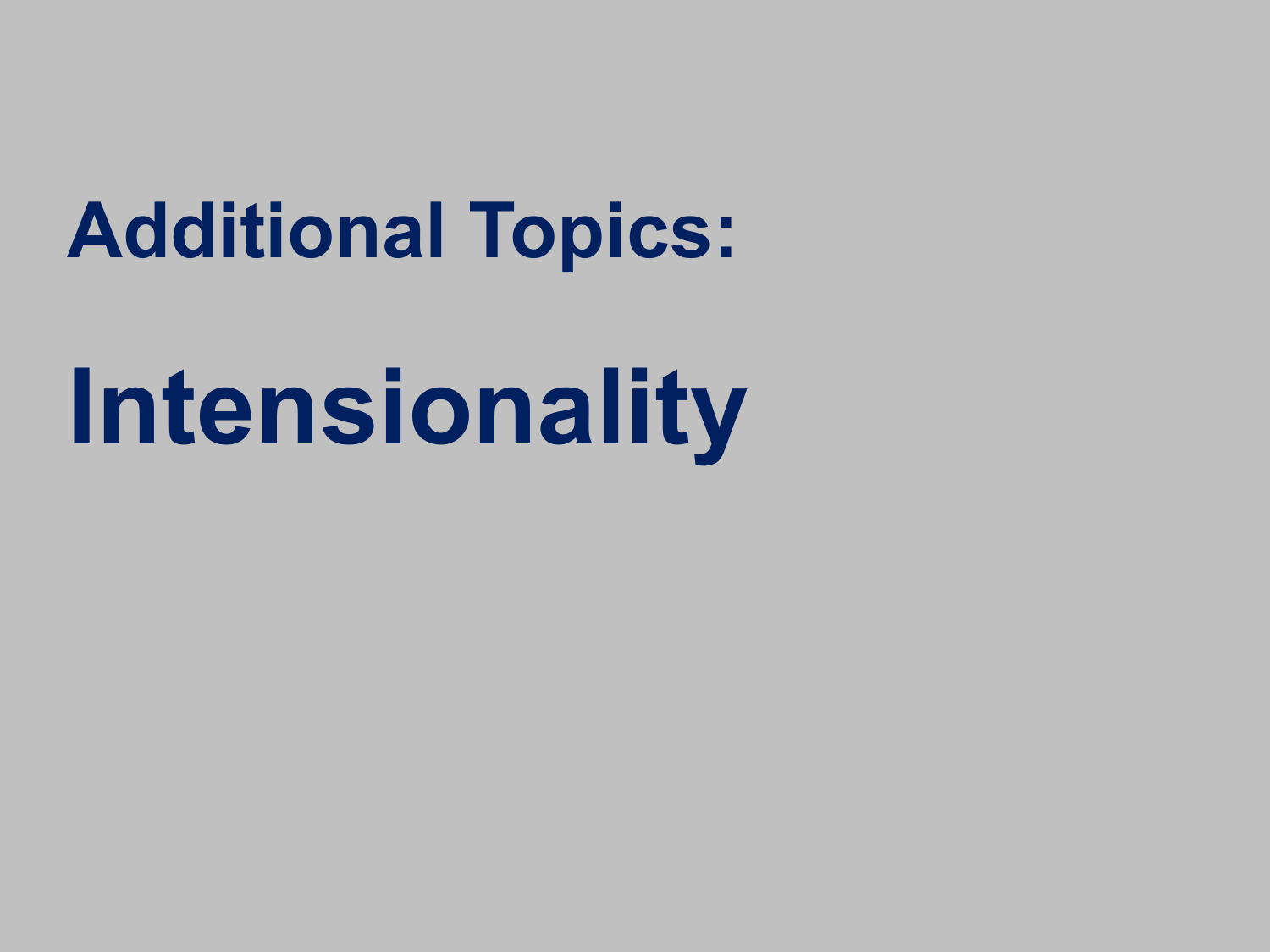

Gottlob Frege (1848-1925)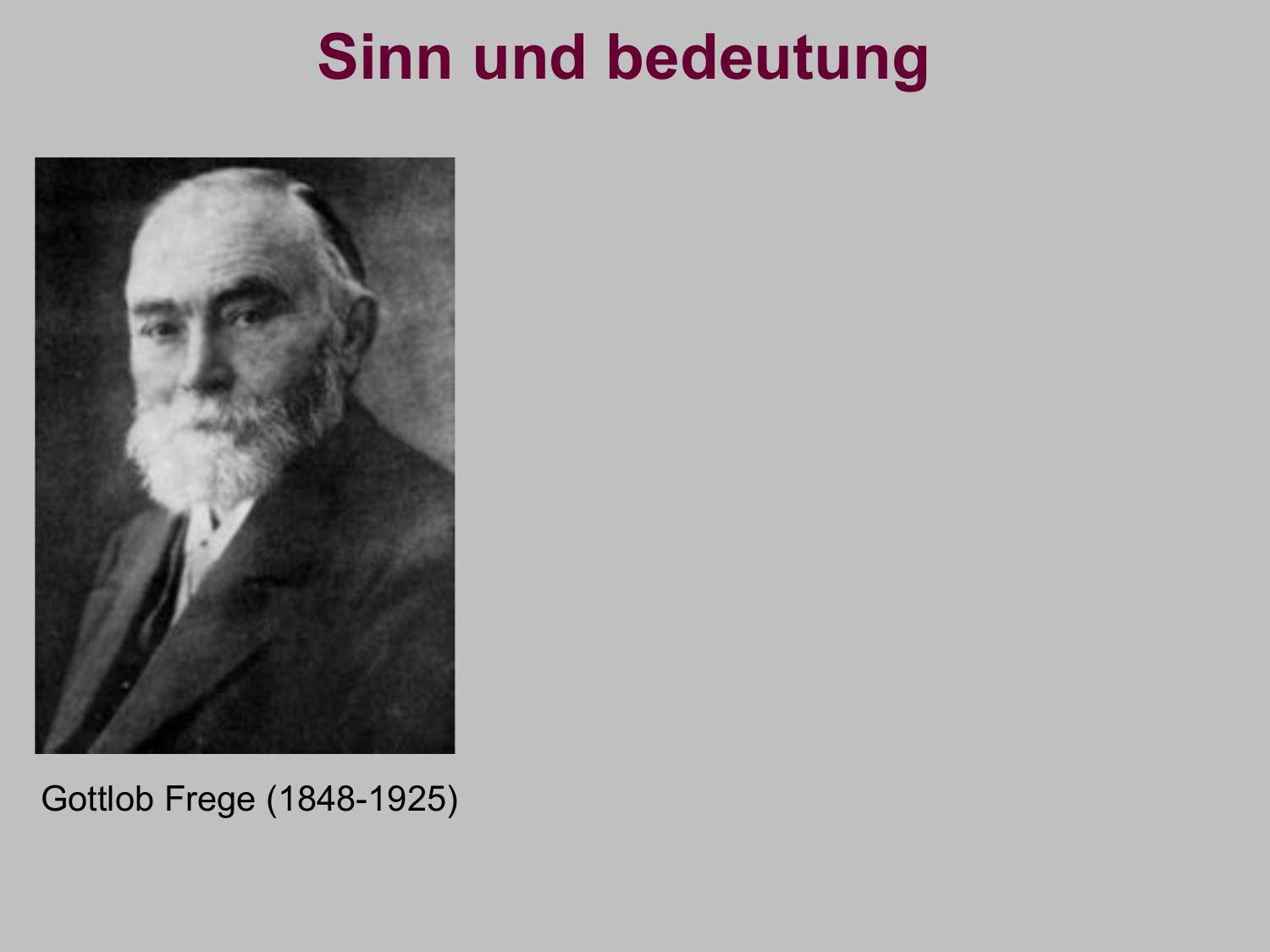

► *Sinn* (sense)/*Bedeutung* (reference) — Frege

Gottlob Frege (1848-1925)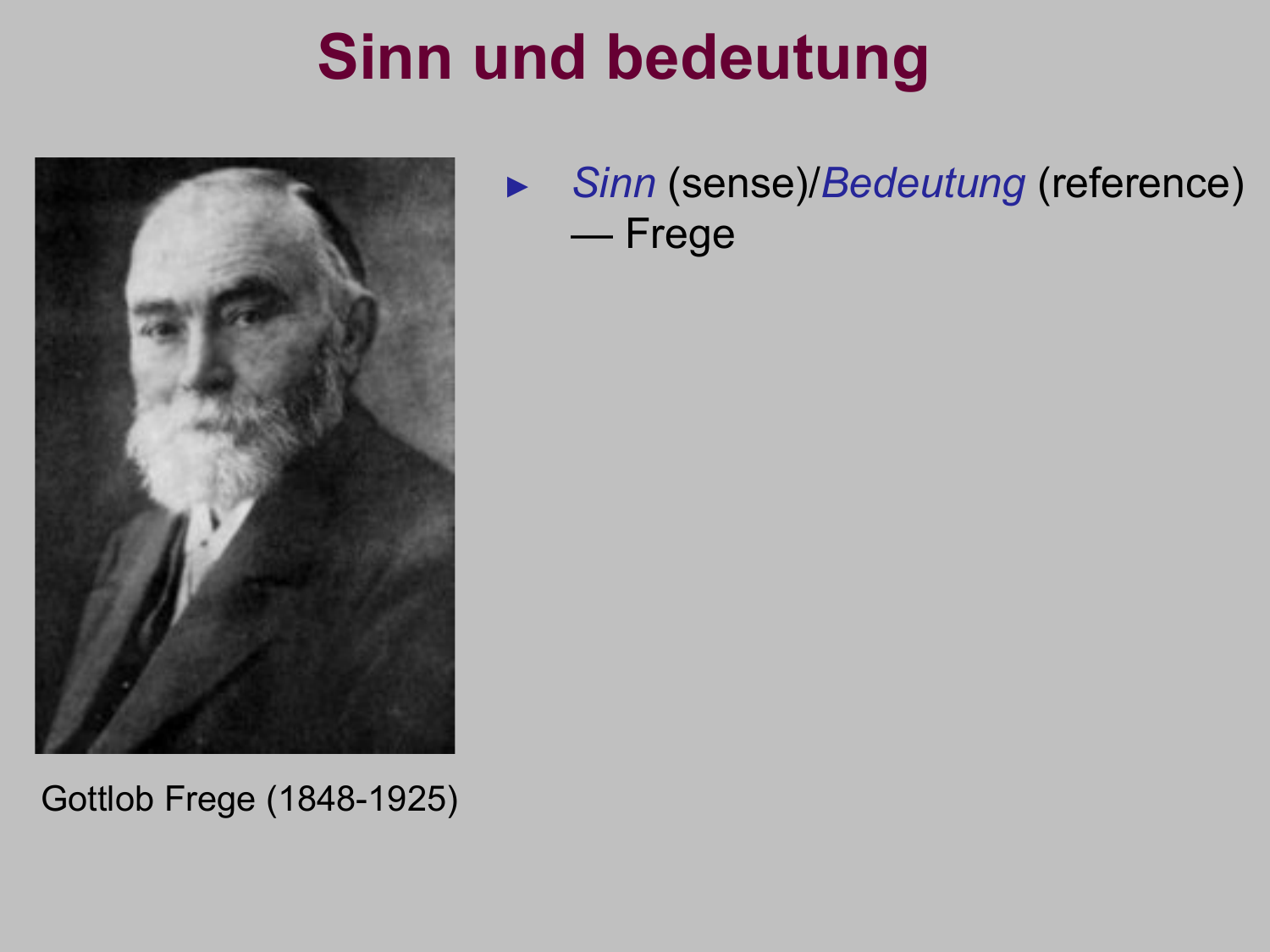

► *Sinn* (sense)/*Bedeutung* (reference) — Frege

► *Intension*/*Extension* — Carnap

Gottlob Frege (1848-1925)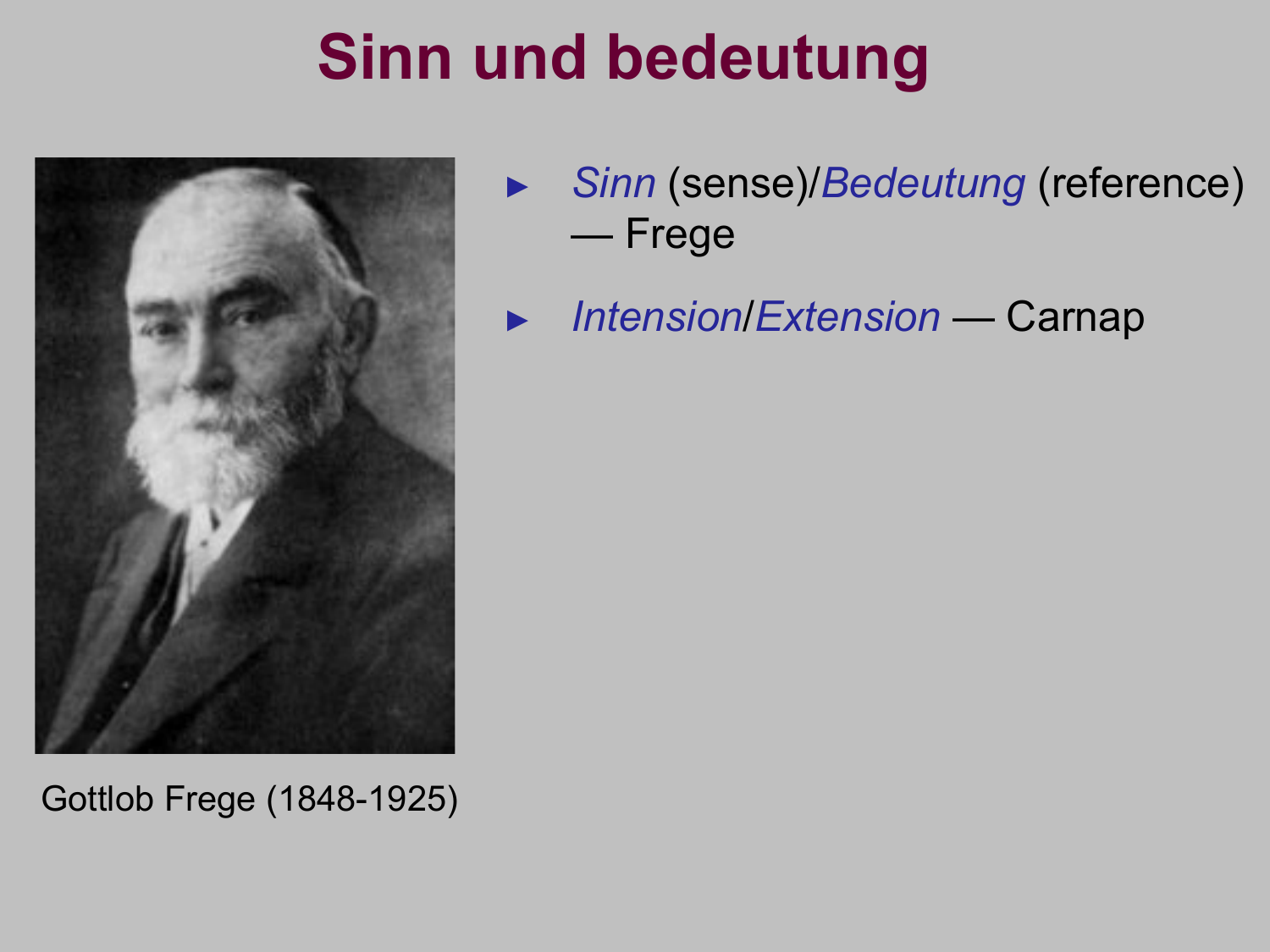

Gottlob Frege (1848-1925)

- ► *Sinn* (sense)/*Bedeutung* (reference) — Frege
- ► *Intension*/*Extension* Carnap
- According to Frege, the sense of an expression is its "mode of presentation", while the reference or denotation of an expression is the object it refers to.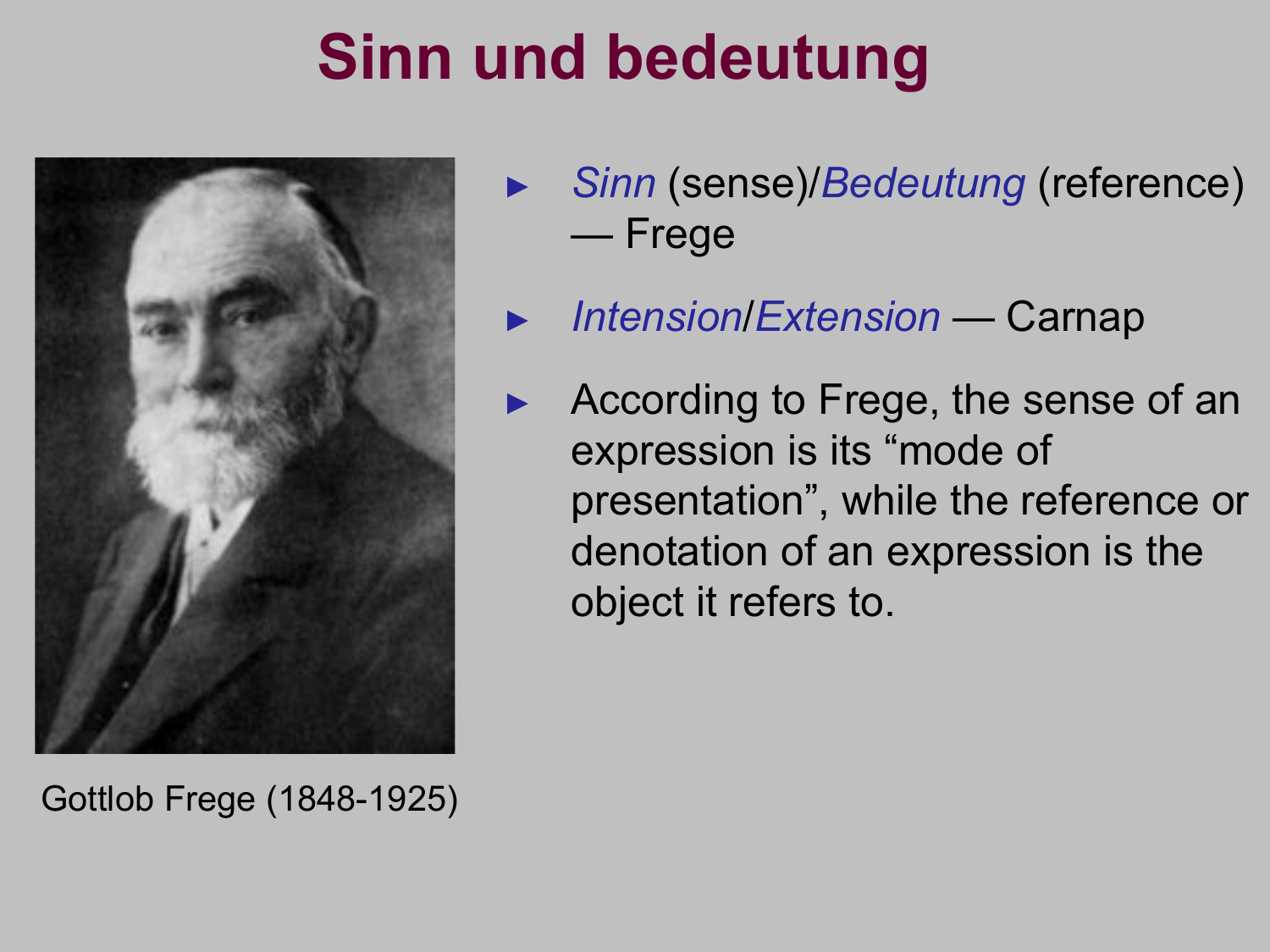

- ► *Sinn* (sense)/*Bedeutung* (reference) — Frege
- ► *Intension*/*Extension* Carnap
- According to Frege, the sense of an expression is its "mode of presentation", while the reference or denotation of an expression is the object it refers to.
- ► For instance, both expressions *"1 + 1"* and *"2"* have the same Gottlob Frege (1848-1925) denotation but not the same sense.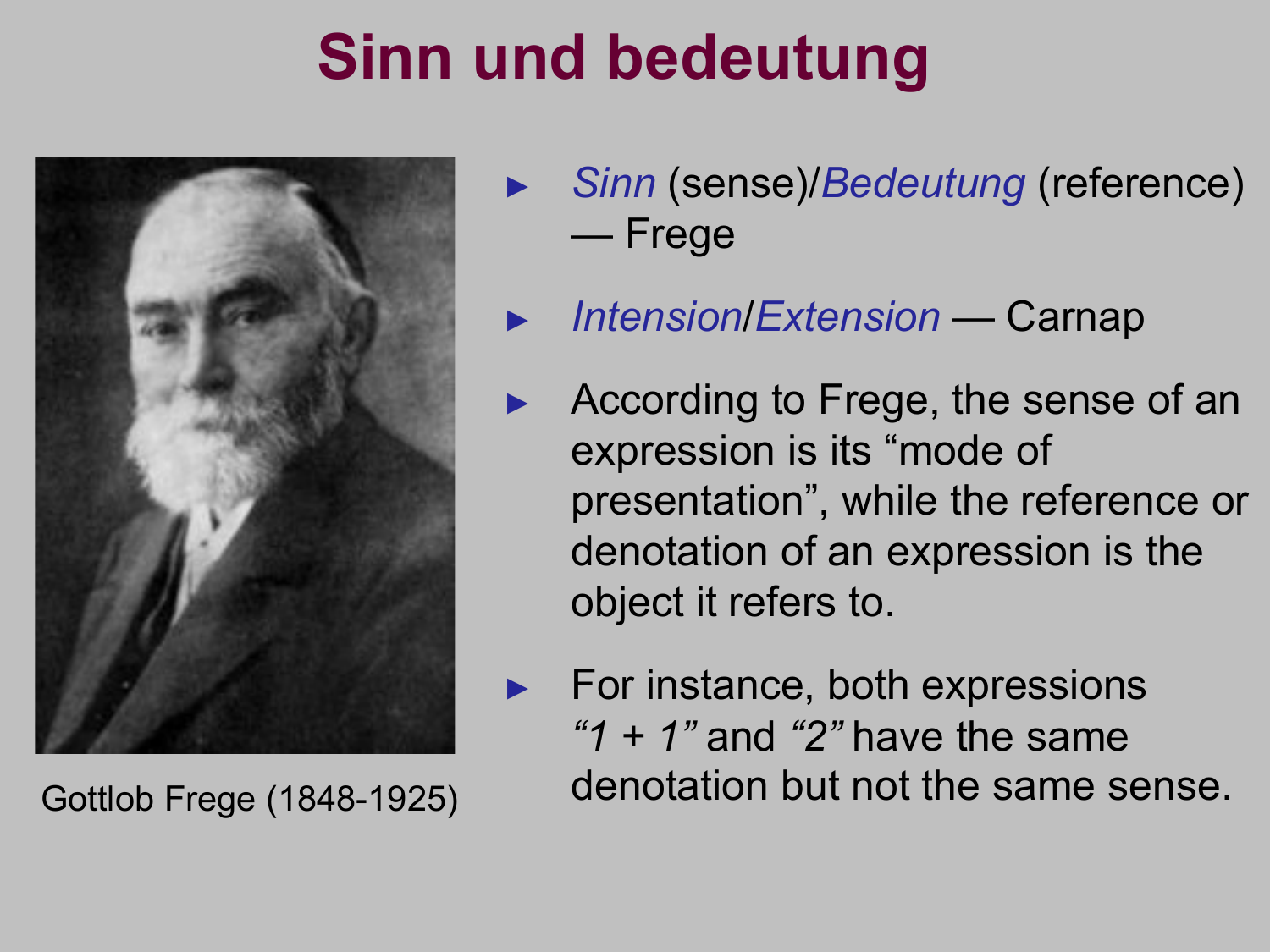- 
- 
- 
- 
- -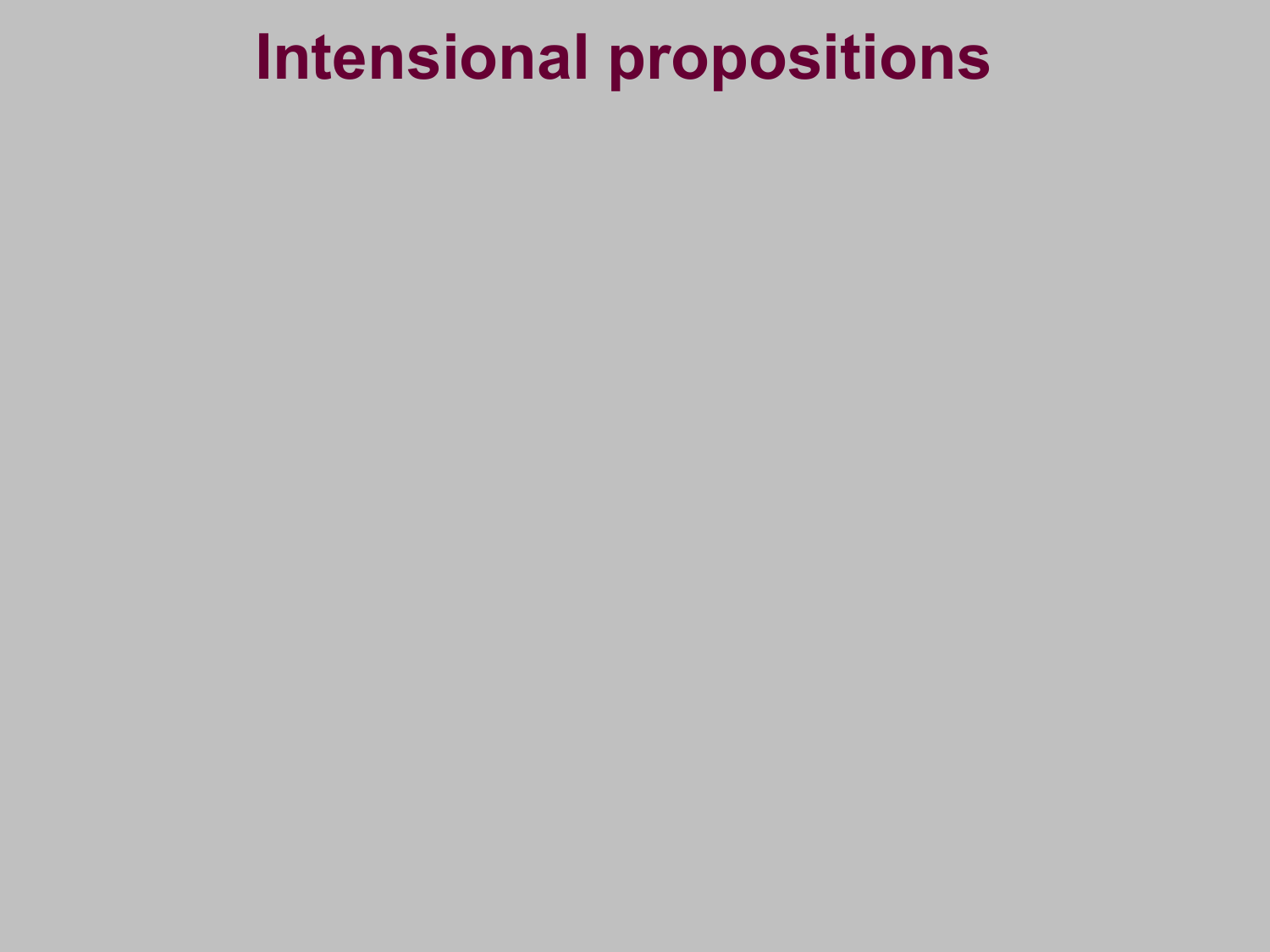► An intensional proposition is a proposition whose validity is not invariant under extensional substitution.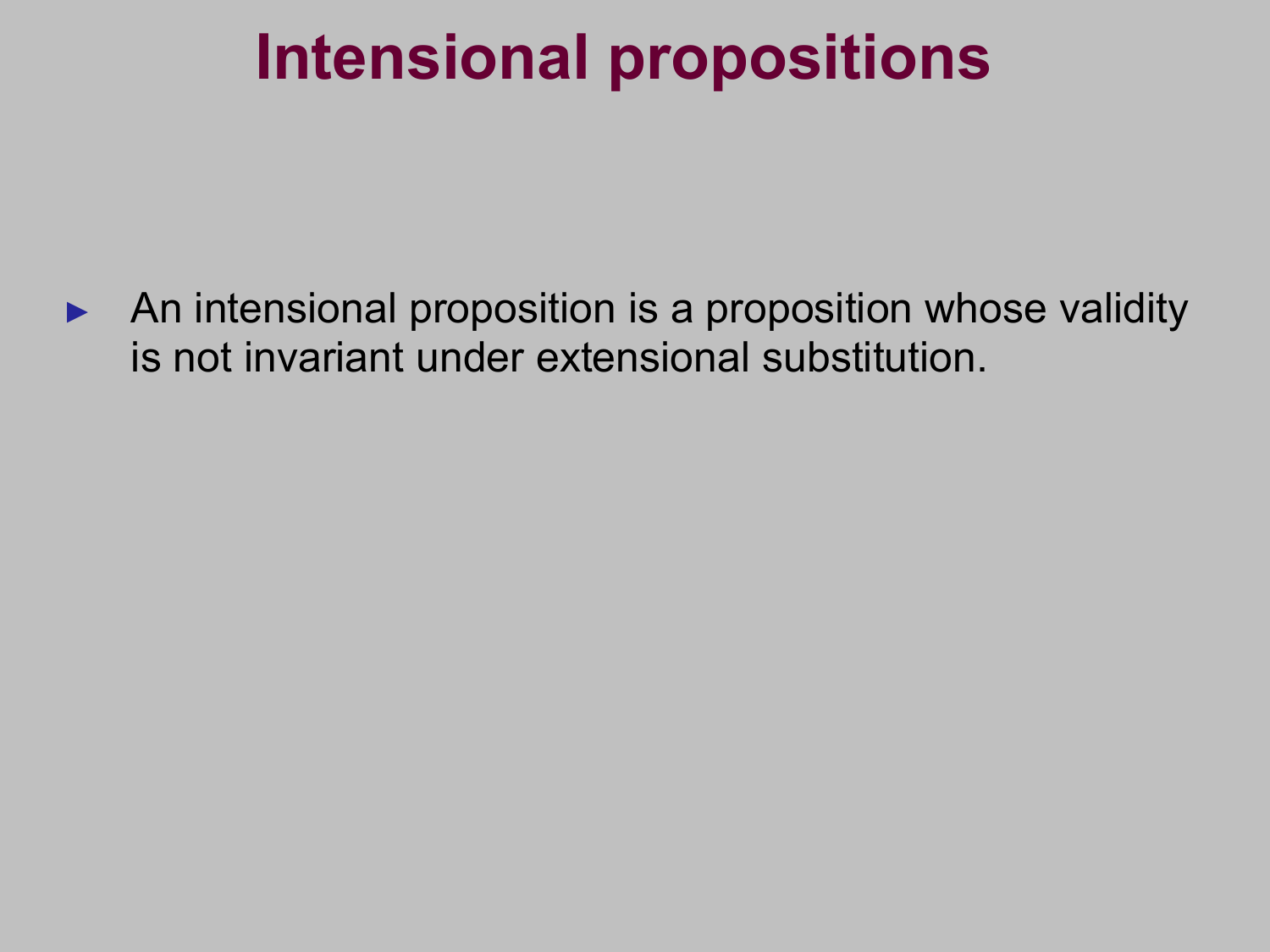- An intensional proposition is a proposition whose validity is not invariant under extensional substitution.
- ► Frege gives the example of *"the morning star"* and *"the evening star"* which both refer to the planet Venus.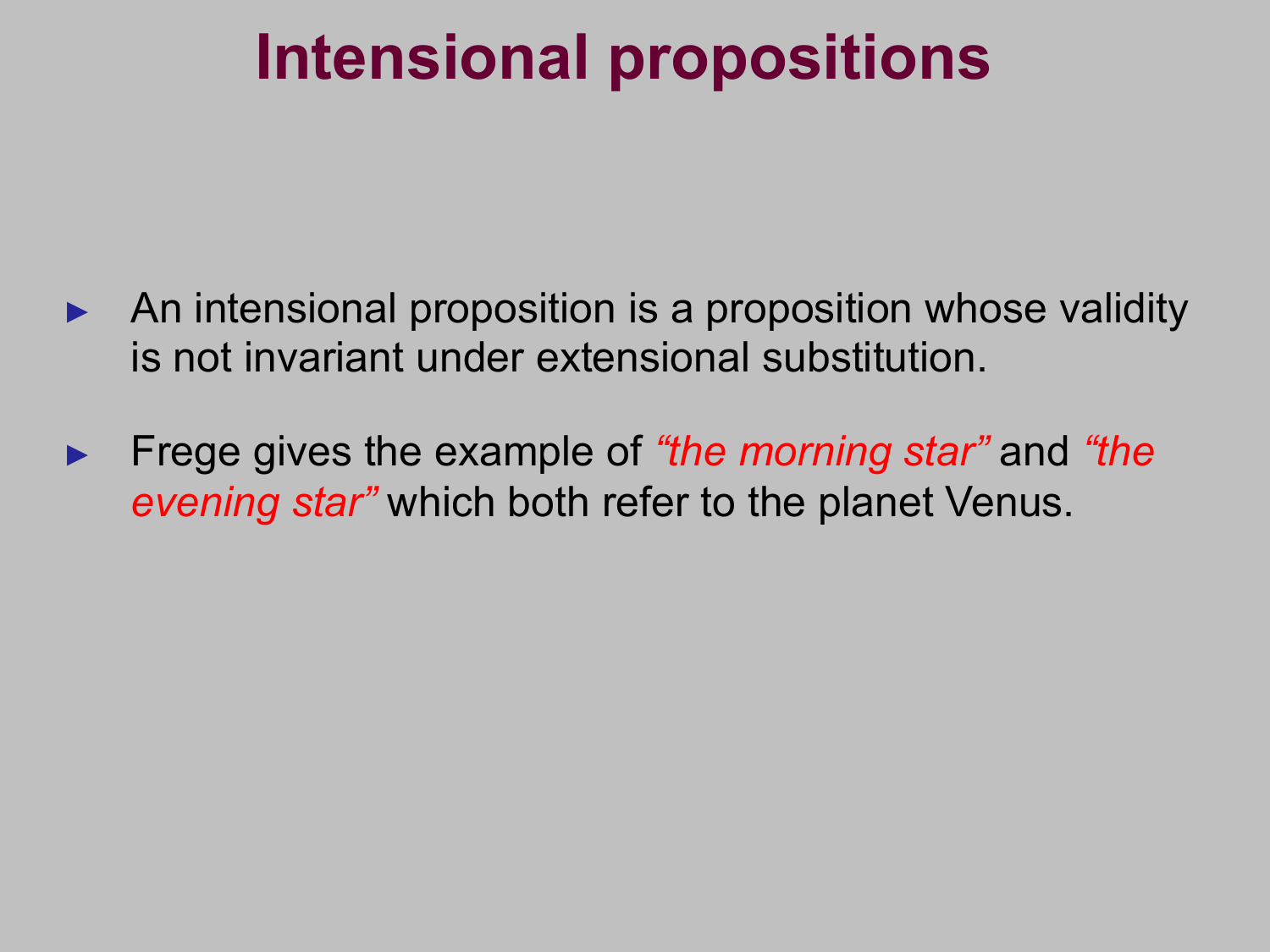- An intensional proposition is a proposition whose validity is not invariant under extensional substitution.
- ► Frege gives the example of *"the morning star"* and *"the evening star"* which both refer to the planet Venus.
- ► Compare *"the morning star is the evening star"* with *"the ancients did not know that the morning star is the evening star"*.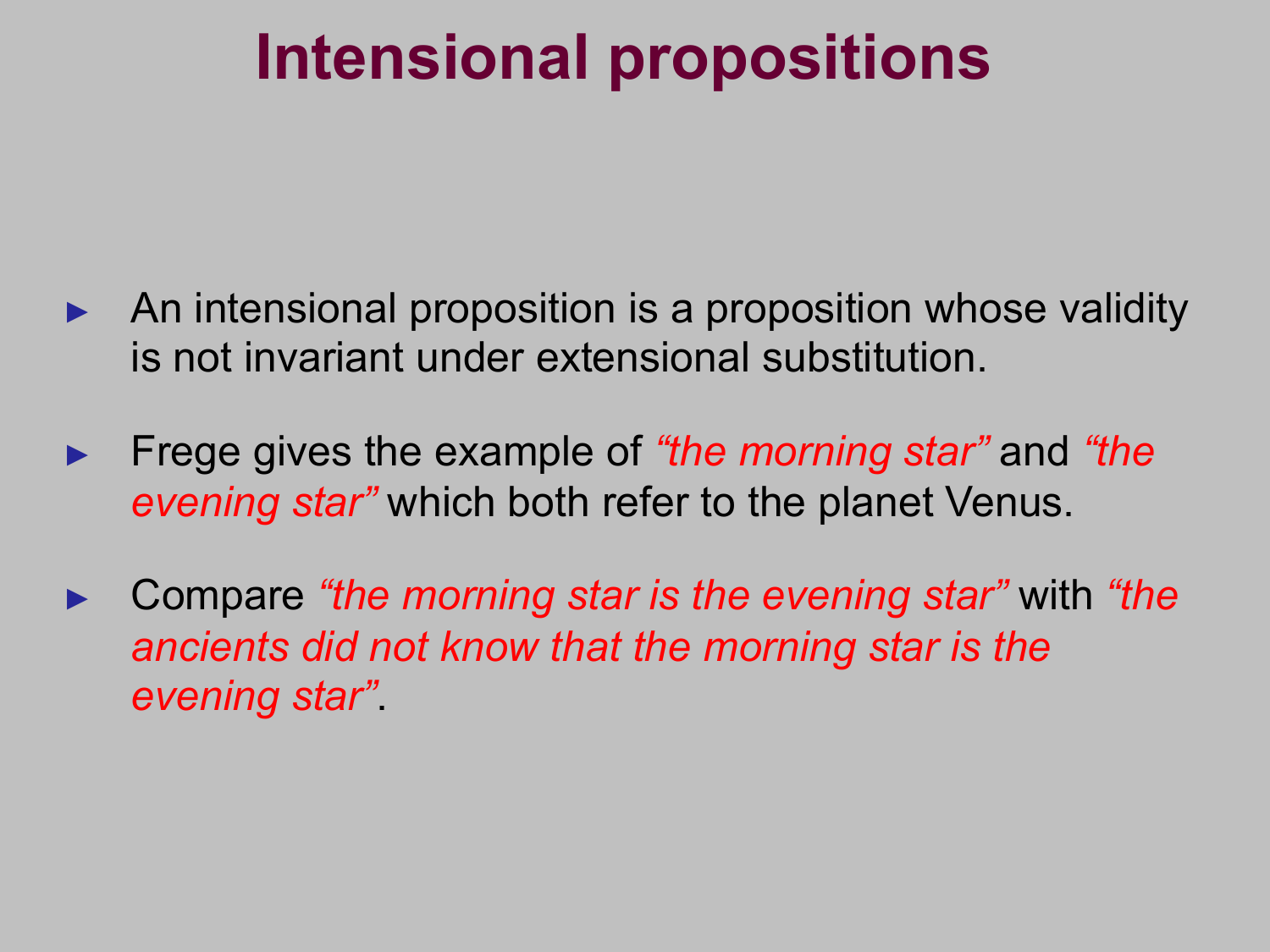

G.W. von Leibniz (1646–1716)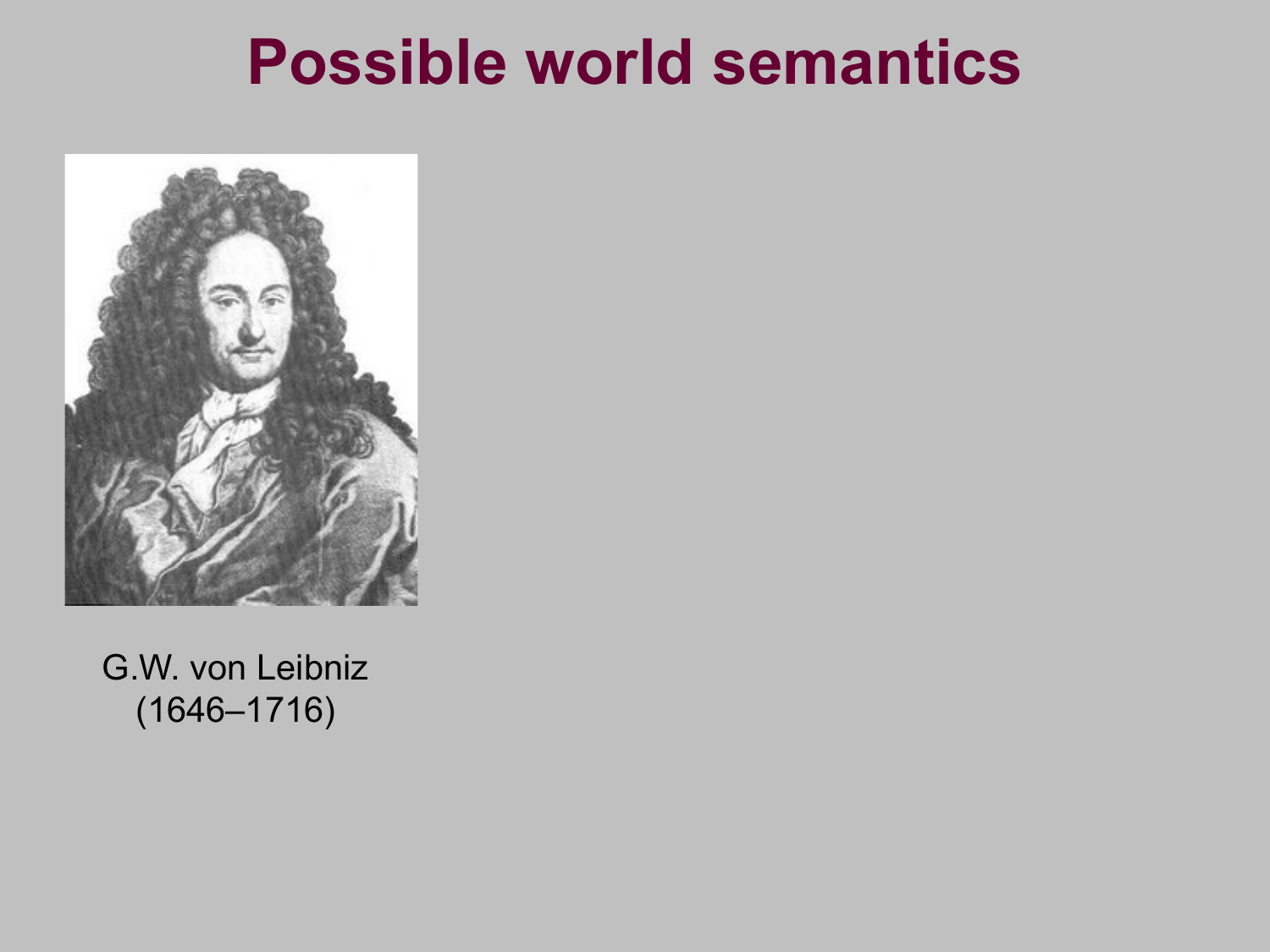

► A proposition is necessarily true if it is true in all possible worlds.

G.W. von Leibniz (1646–1716)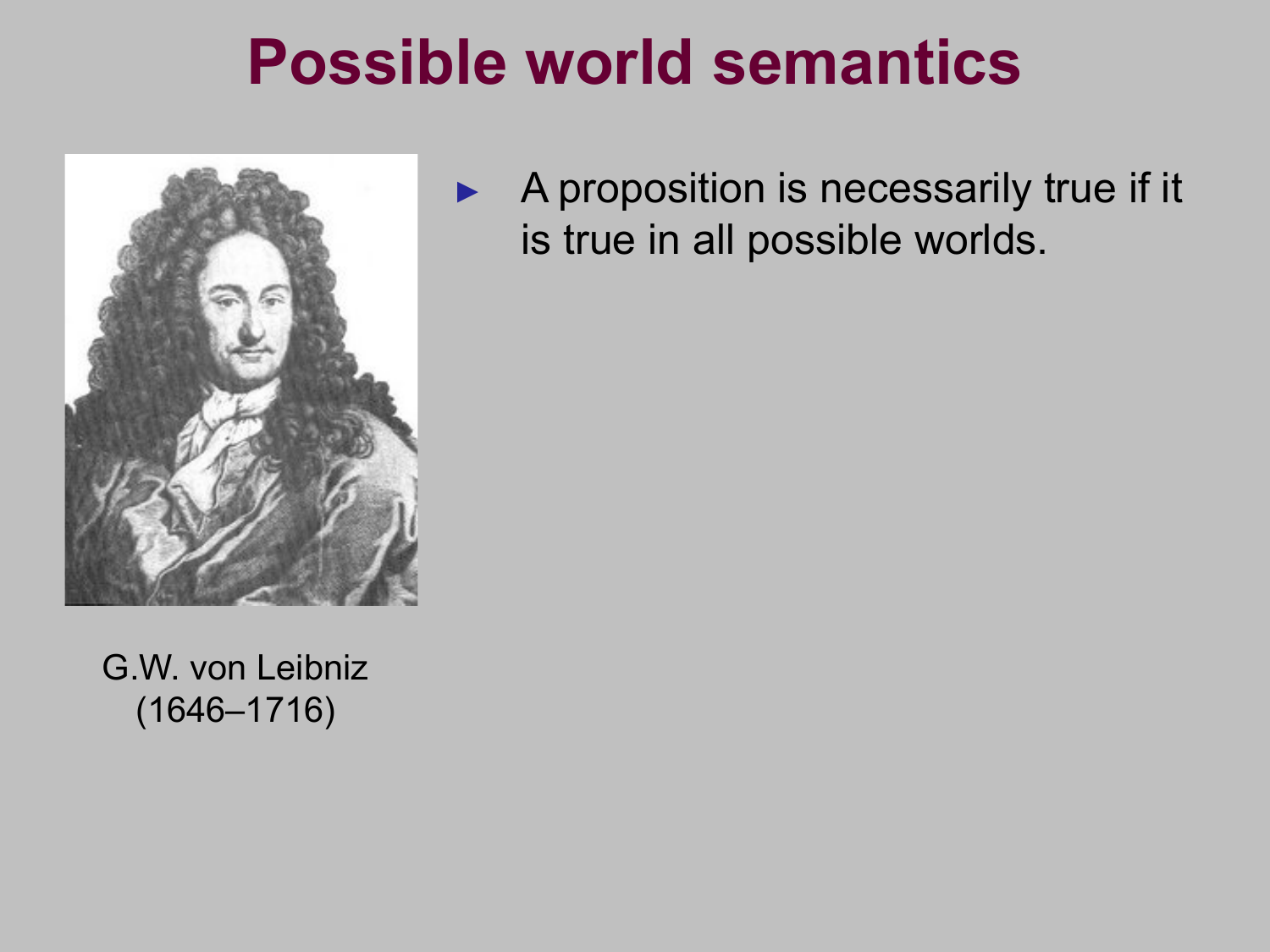

G.W. von Leibniz (1646–1716)

- A proposition is necessarily true if it is true in all possible worlds.
- A proposition is possibly true if it is true in at least one possible world.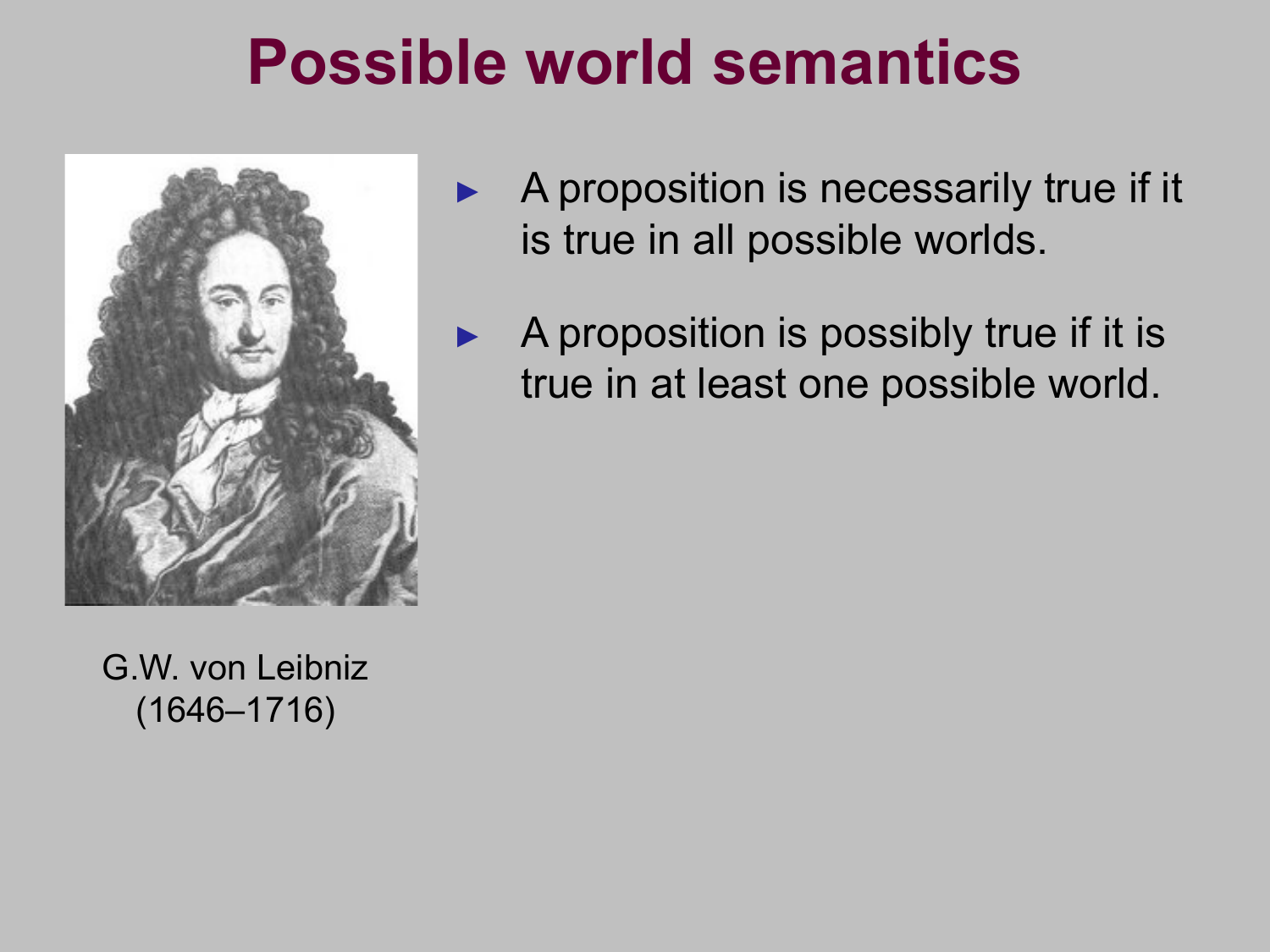

G.W. von Leibniz (1646–1716)

- A proposition is necessarily true if it is true in all possible worlds.
- A proposition is possibly true if it is true in at least one possible world.

*Pangloss enseignait la métaphysicothéologo-cosmolo-nigologie. Il prouvait admirablement qu'il n'y a point d'effet sans cause, et que, dans ce meilleur des mondes possibles, le château de monseigneur le baron*

*était le plus beau des châteaux et madame la meilleure des baronnes* possibles.<br>
Voltaire (Candide)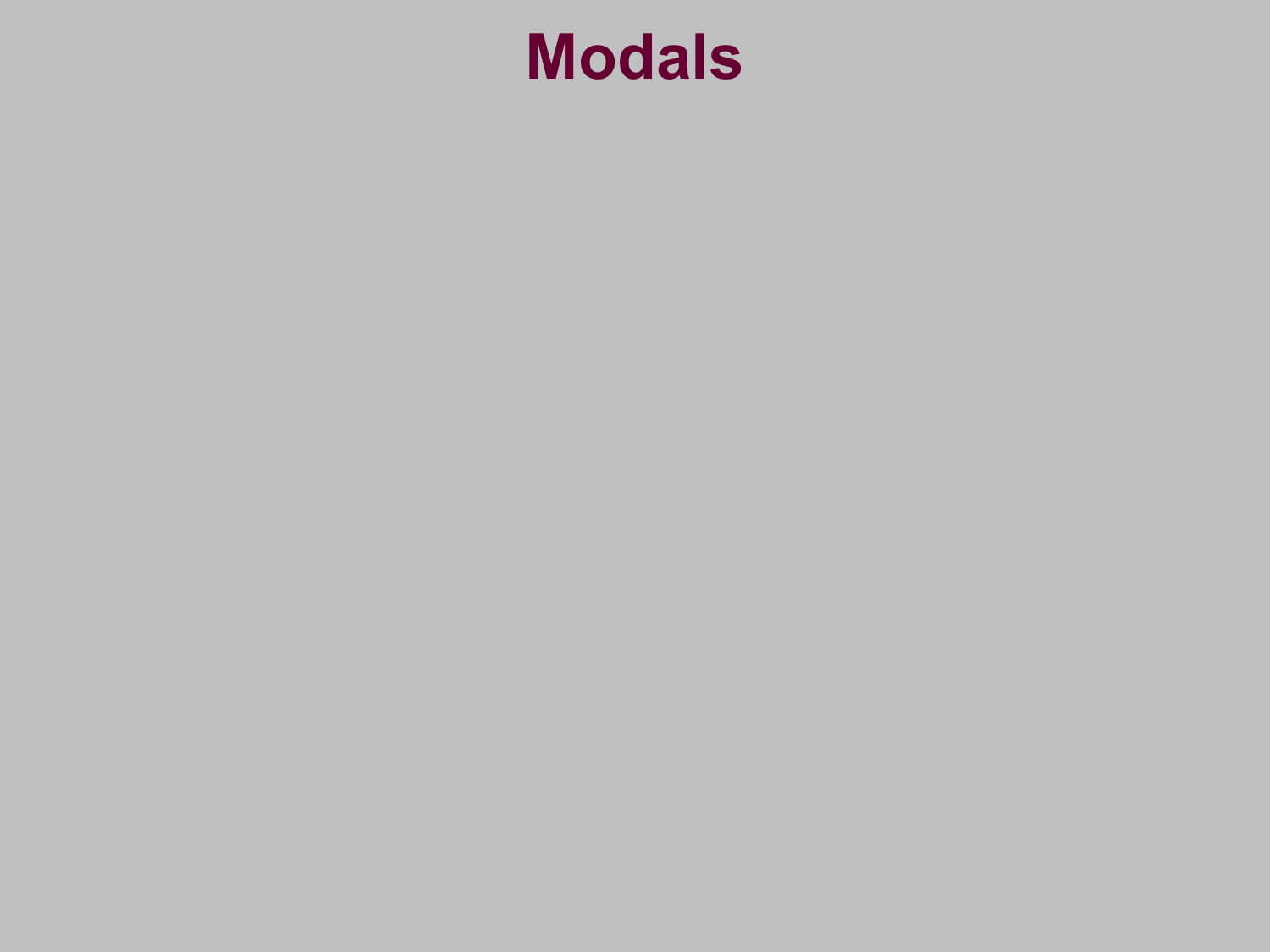► In a strict sense, modal logic is concerned with the study of statements and reasonings that involve the notions of necessity and possibility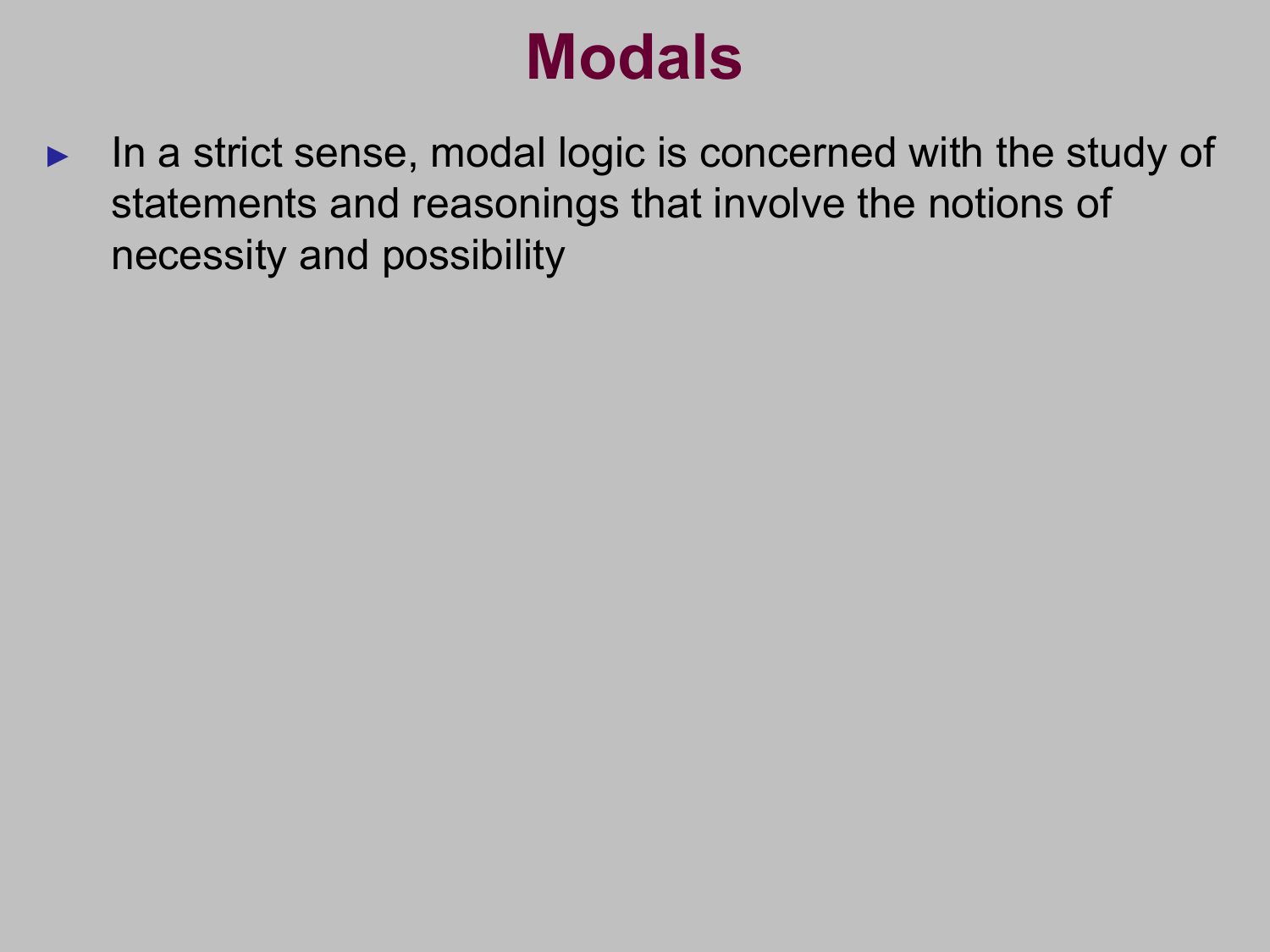- In a strict sense, modal logic is concerned with the study of statements and reasonings that involve the notions of necessity and possibility
- In a more general sense, modal logic is concerned with the study of statements and reasonings that involve expressions (modals) that qualify the validity of a judgement: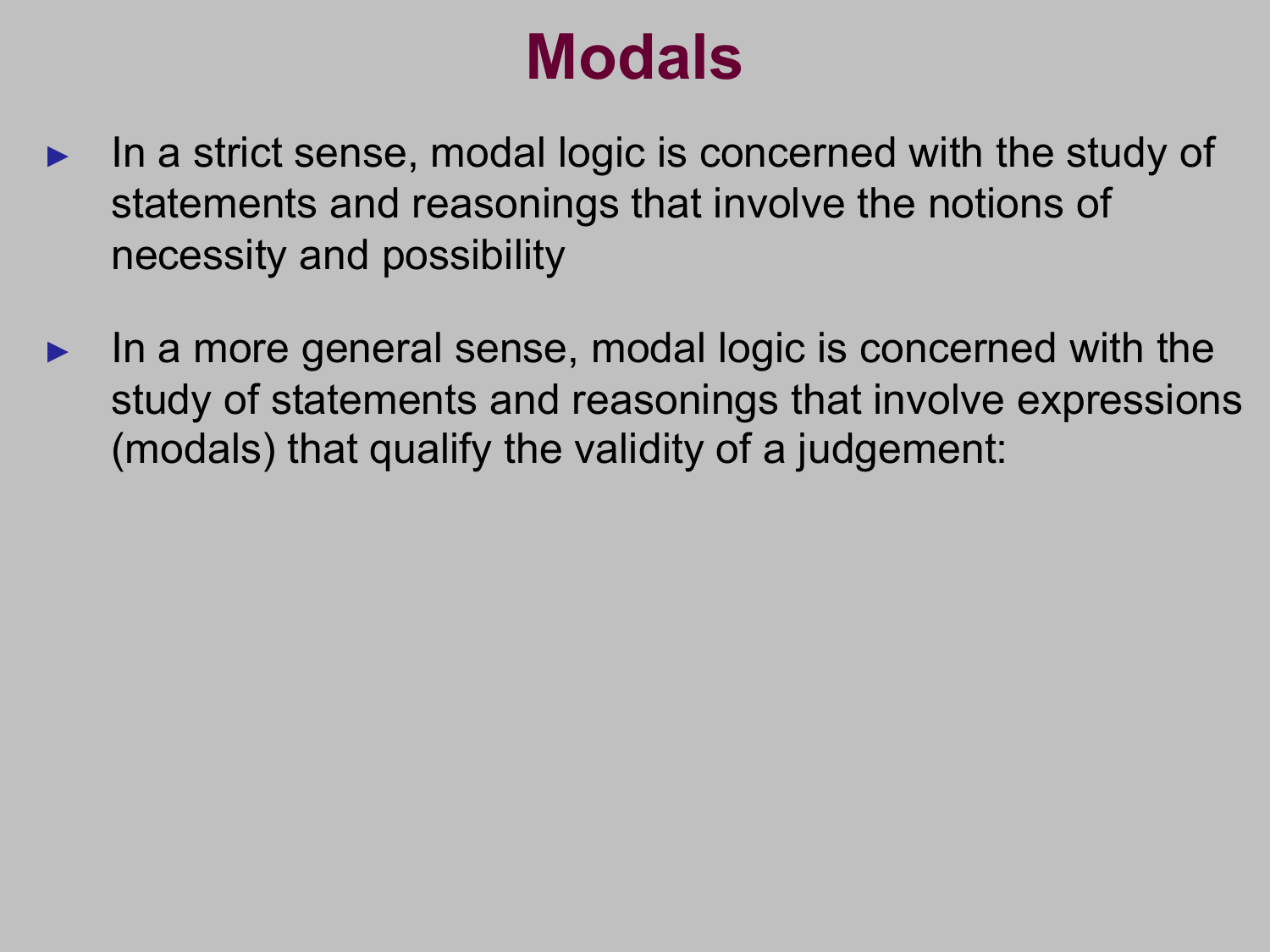- ► In a strict sense, modal logic is concerned with the study of statements and reasonings that involve the notions of necessity and possibility
- In a more general sense, modal logic is concerned with the study of statements and reasonings that involve expressions (modals) that qualify the validity of a judgement:
	- ► Alethic logic: *It is necessary that... It is possible that...*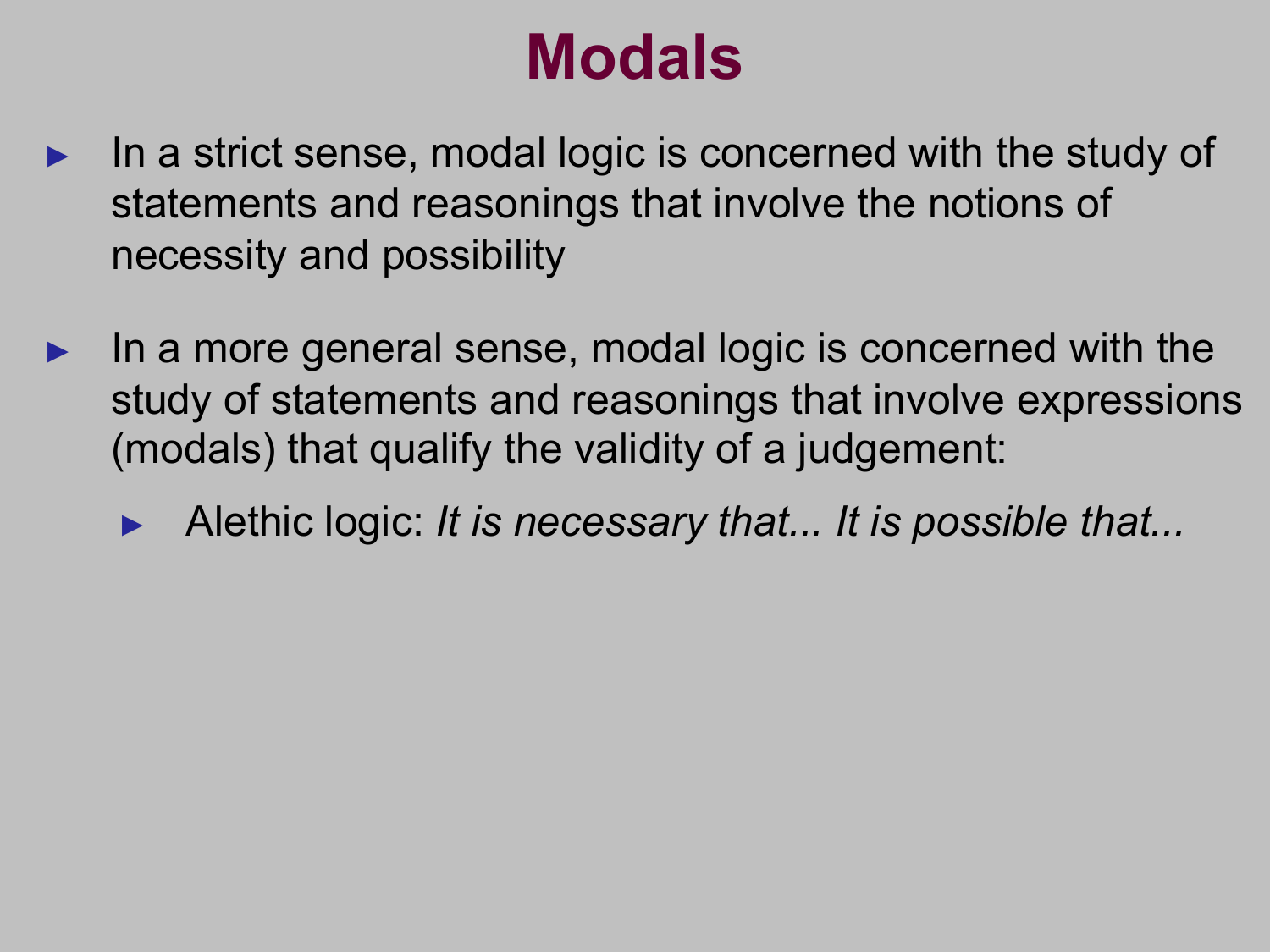- In a strict sense, modal logic is concerned with the study of statements and reasonings that involve the notions of necessity and possibility
- In a more general sense, modal logic is concerned with the study of statements and reasonings that involve expressions (modals) that qualify the validity of a judgement:
	- ► Alethic logic: *It is necessary that... It is possible that...*
	- ► Deontic logic: *It is mandatory that... It is allowed that...*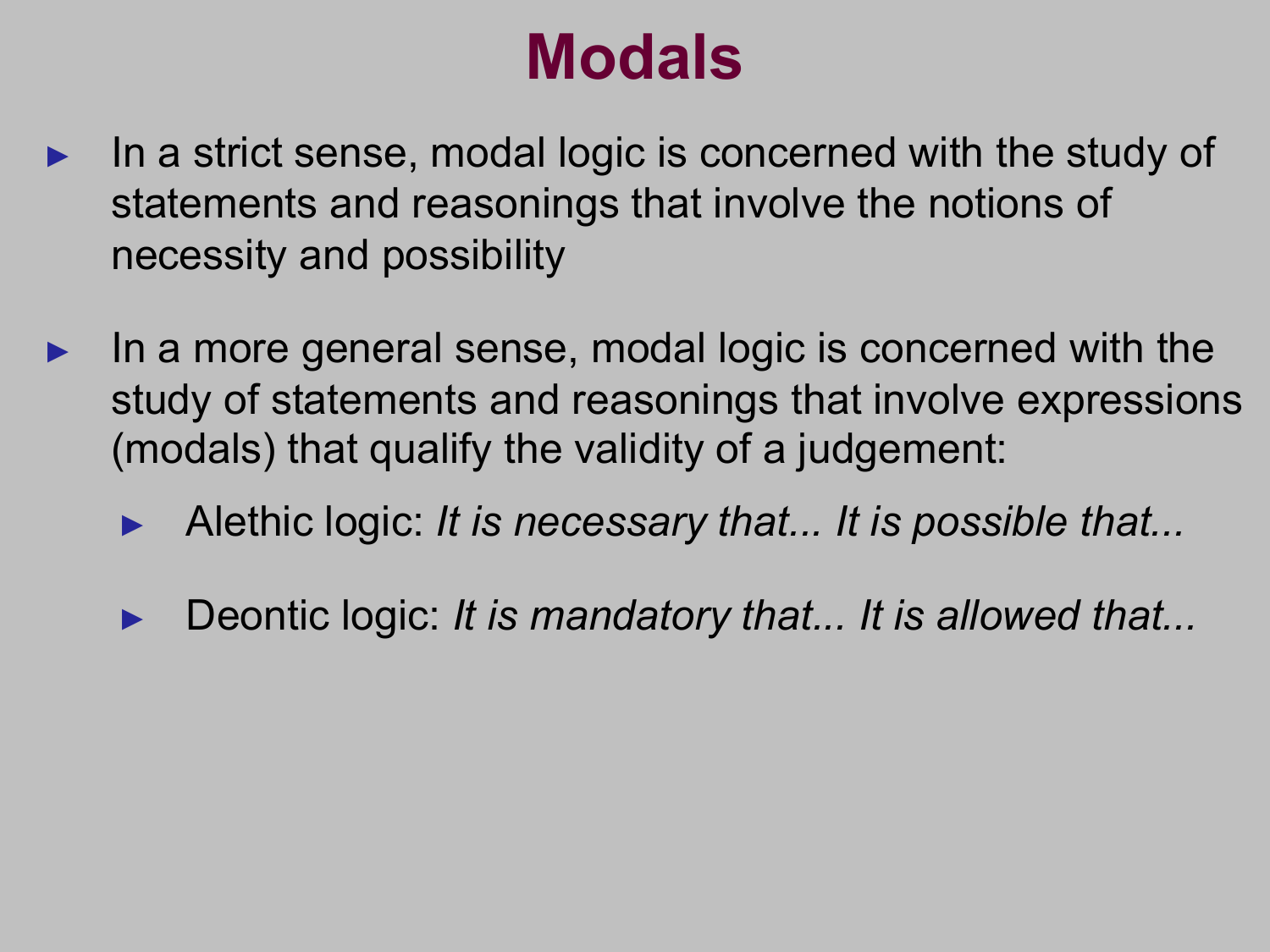- In a strict sense, modal logic is concerned with the study of statements and reasonings that involve the notions of necessity and possibility
- In a more general sense, modal logic is concerned with the study of statements and reasonings that involve expressions (modals) that qualify the validity of a judgement:
	- ► Alethic logic: *It is necessary that... It is possible that...*
	- ► Deontic logic: *It is mandatory that... It is allowed that...*
	- ► Epistemic logic: *Bob knows that... Bob ignores that...*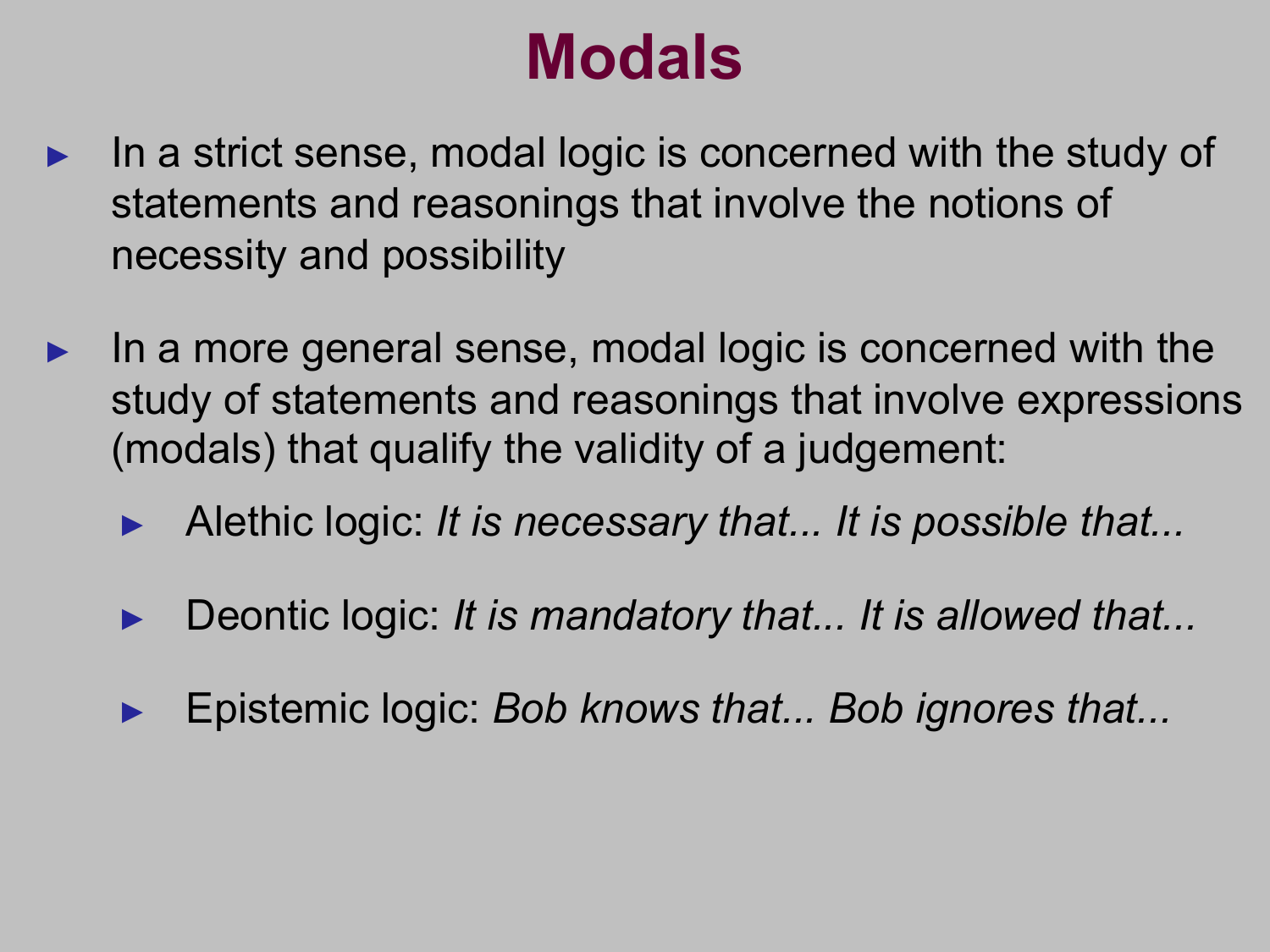- In a strict sense, modal logic is concerned with the study of statements and reasonings that involve the notions of necessity and possibility
- In a more general sense, modal logic is concerned with the study of statements and reasonings that involve expressions (modals) that qualify the validity of a judgement:
	- ► Alethic logic: *It is necessary that... It is possible that...*
	- ► Deontic logic: *It is mandatory that... It is allowed that...*
	- ► Epistemic logic: *Bob knows that... Bob ignores that...*
	- ► Temporal logic: *It will always be the case that... It will eventually be the case that...*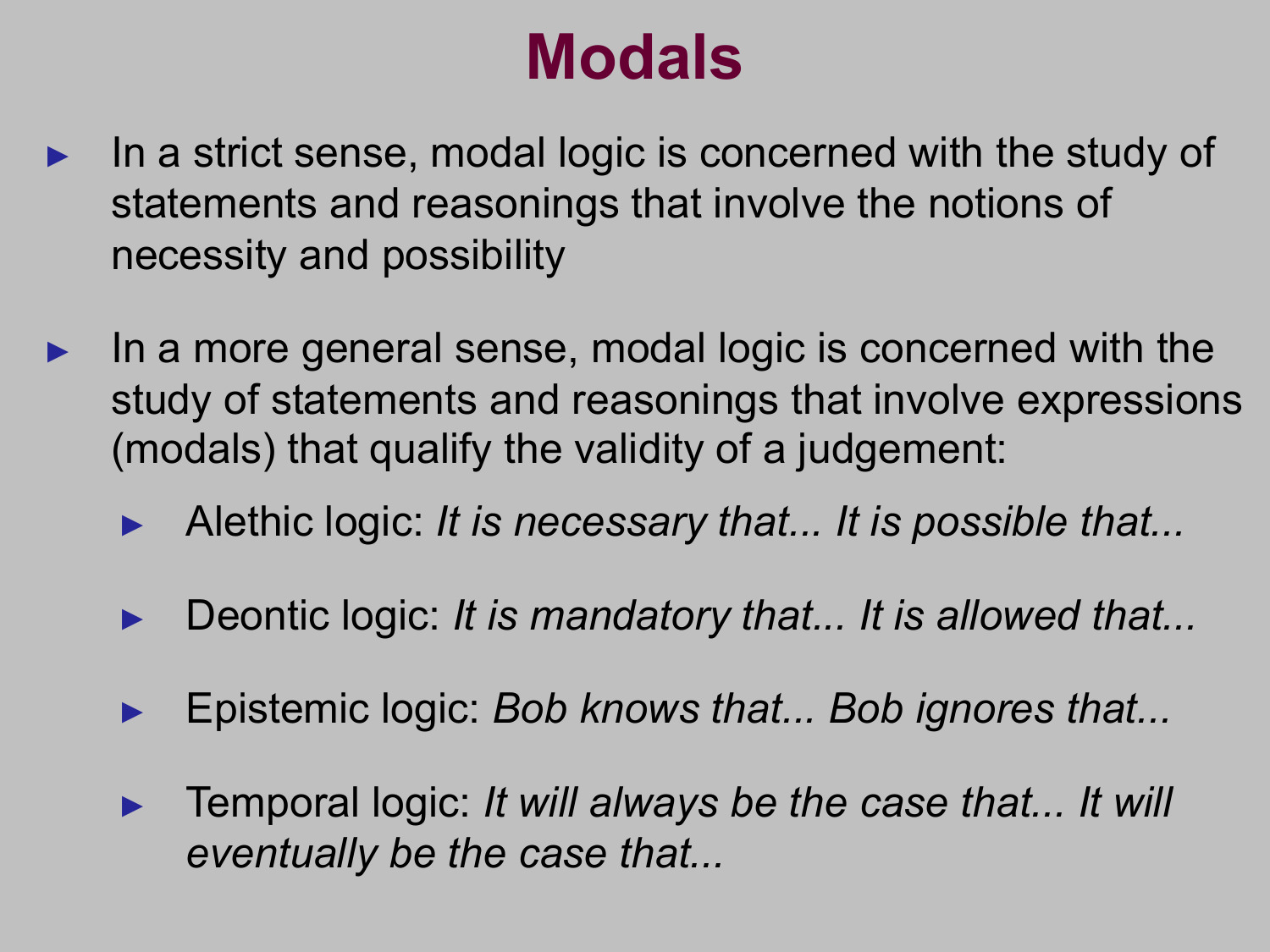### **Modal logic**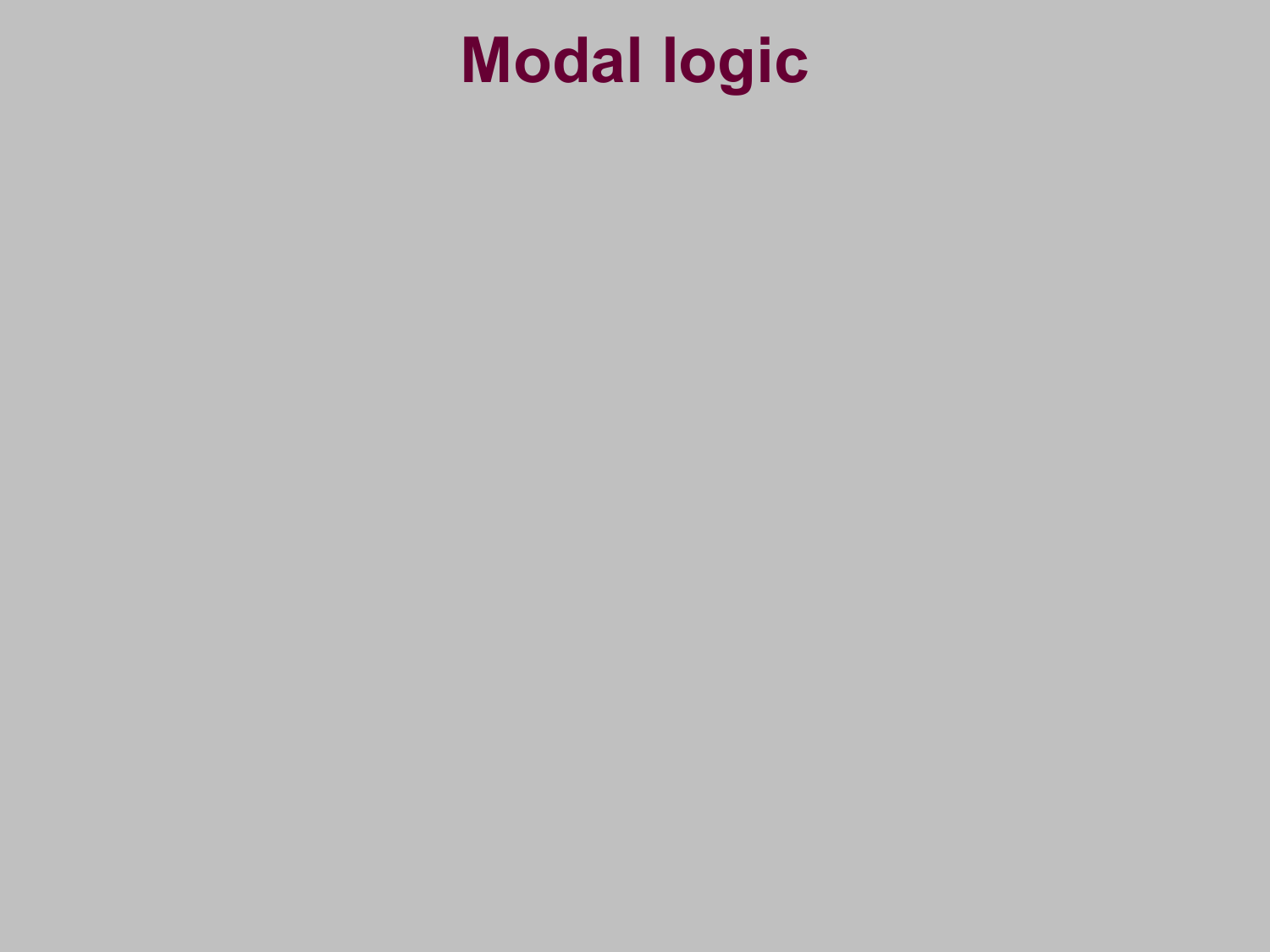### **Modal logic**

#### Syntax:

#### $F \ ::= a \mid \neg F \mid F \lor F \mid \Box F$

Define the other connectives in the usual way. Define  $\diamondsuit A$  as  $\neg \Box \neg A$ 

 $\Box A$  stands for "necessarily A".  $\Diamond A$  stands for "possibly A".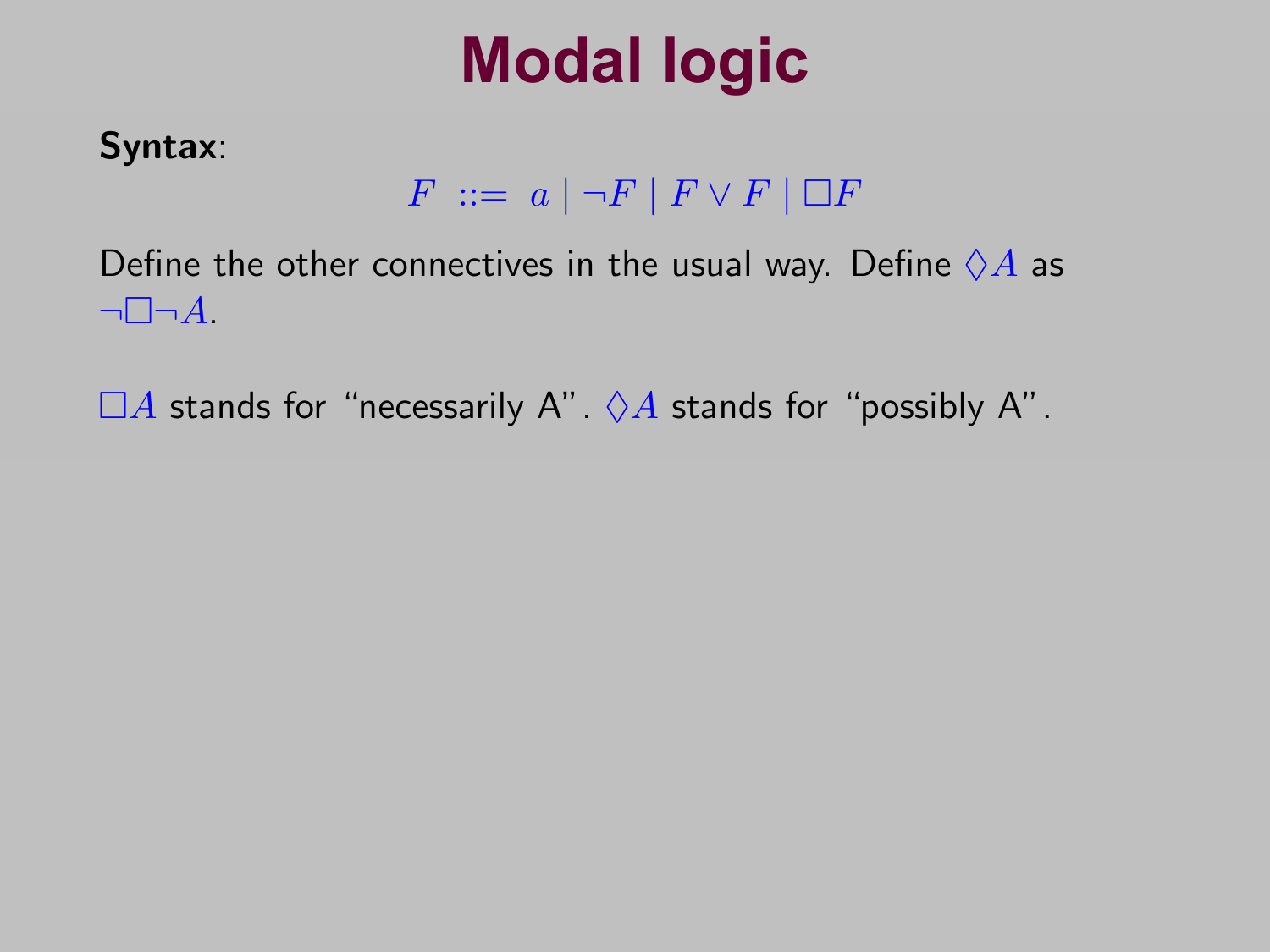### **Modal logic**

#### Syntax: Syntax:

#### $F \ ::= a \mid \neg F \mid F \lor F \mid \Box F$

Define the other connectives in the usual way. Define  $\diamondsuit A$  as  $\neg \Box \neg A$ .

⇤*A* stands for "necessarily A". ⌃*A* stands for "possibly A". ⇤*A* stands for "necessarily A". ⌃*A* stands for "possibly A".

#### Validity: Validity:

let  $\mathcal{M} = \langle W, P \rangle$ , where  $W$  is a set of "possible worlds", and  $P$  is a function that asigns to each atomic proposition a subset of *W*. function that asigns to each atomic proposition a subset of *W*.

 $\blacktriangleright$  *M*, *s*  $\models$  *a* iff *s*  $\in$  *P*(*a*).

$$
\blacktriangleright \mathcal{M}, s \models \neg A \text{ iff not } \mathcal{M}, s \models A.
$$

 $\blacktriangleright M, s \models A \lor B$  iff either  $\mathcal{M}, s \models A$  or  $\mathcal{M}, s \models B$ , or both.

 $\blacktriangleright M, s \models \Box A$  iff for every  $t \in W$ ,  $\mathcal{M}, t \models A$ .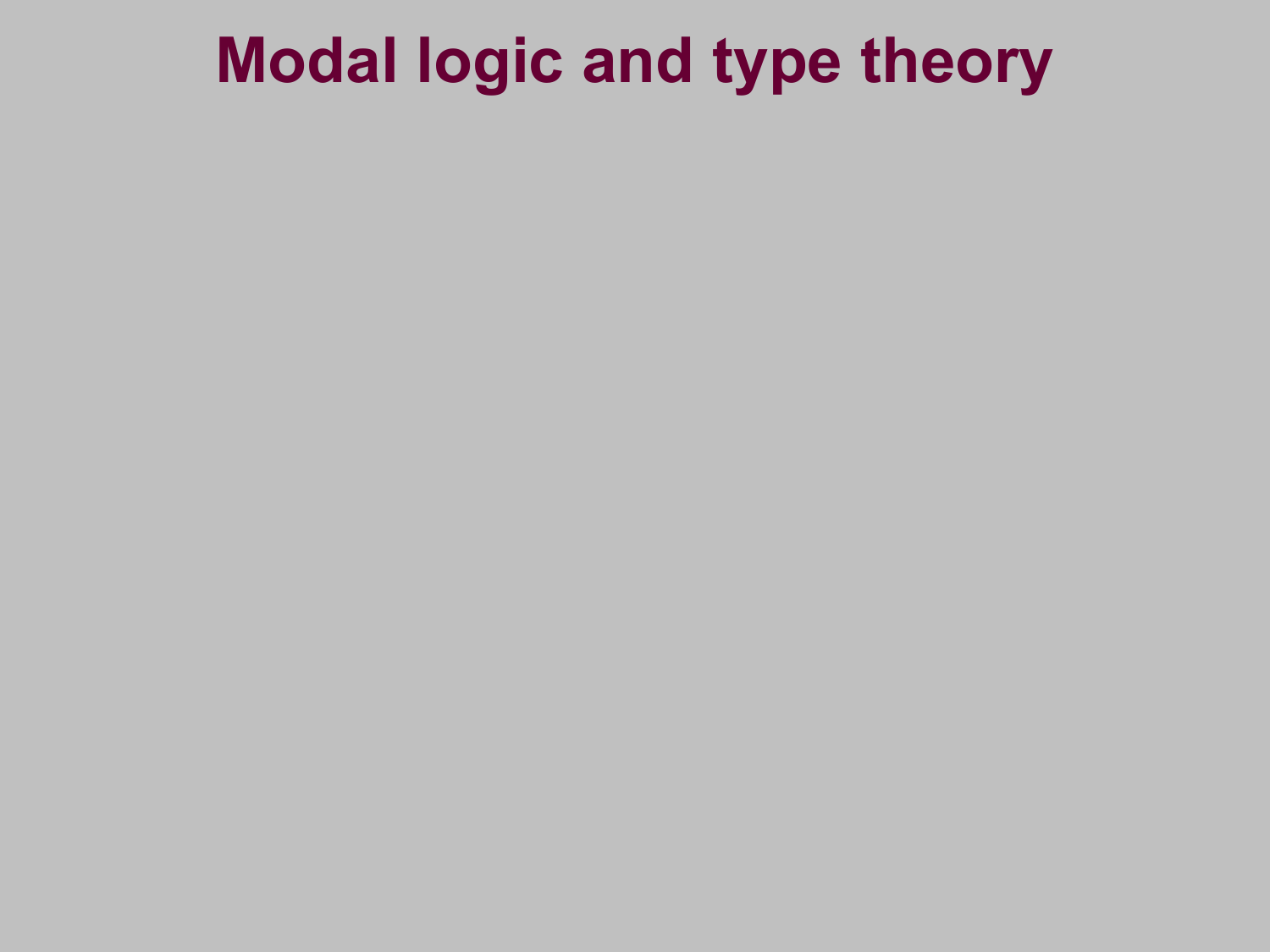► Use three atomic types: **e**, **s**, and **t**.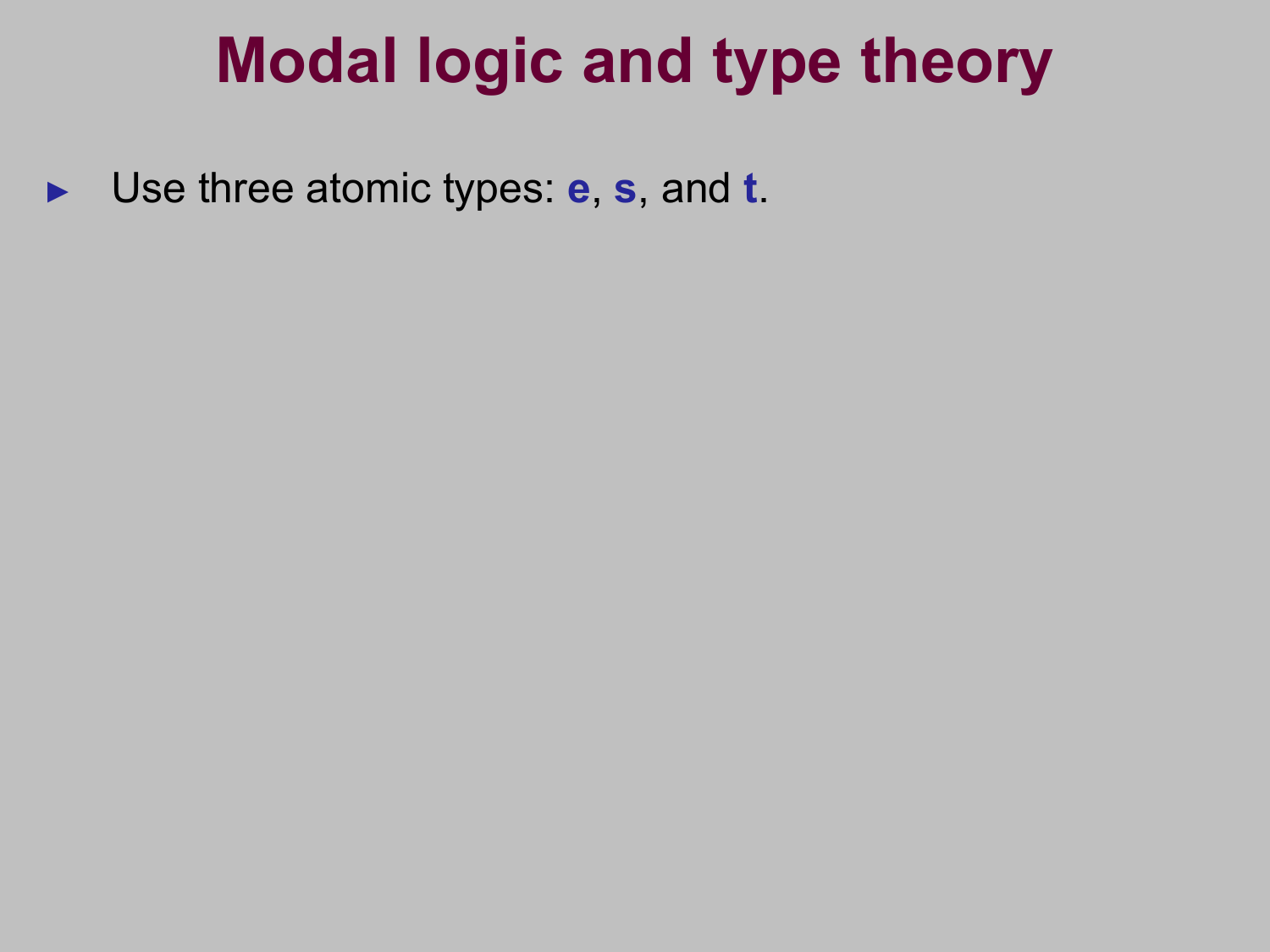- ► Use three atomic types: **e**, **s**, and **t**.
- Define a modal proposition to be a term of type (s t).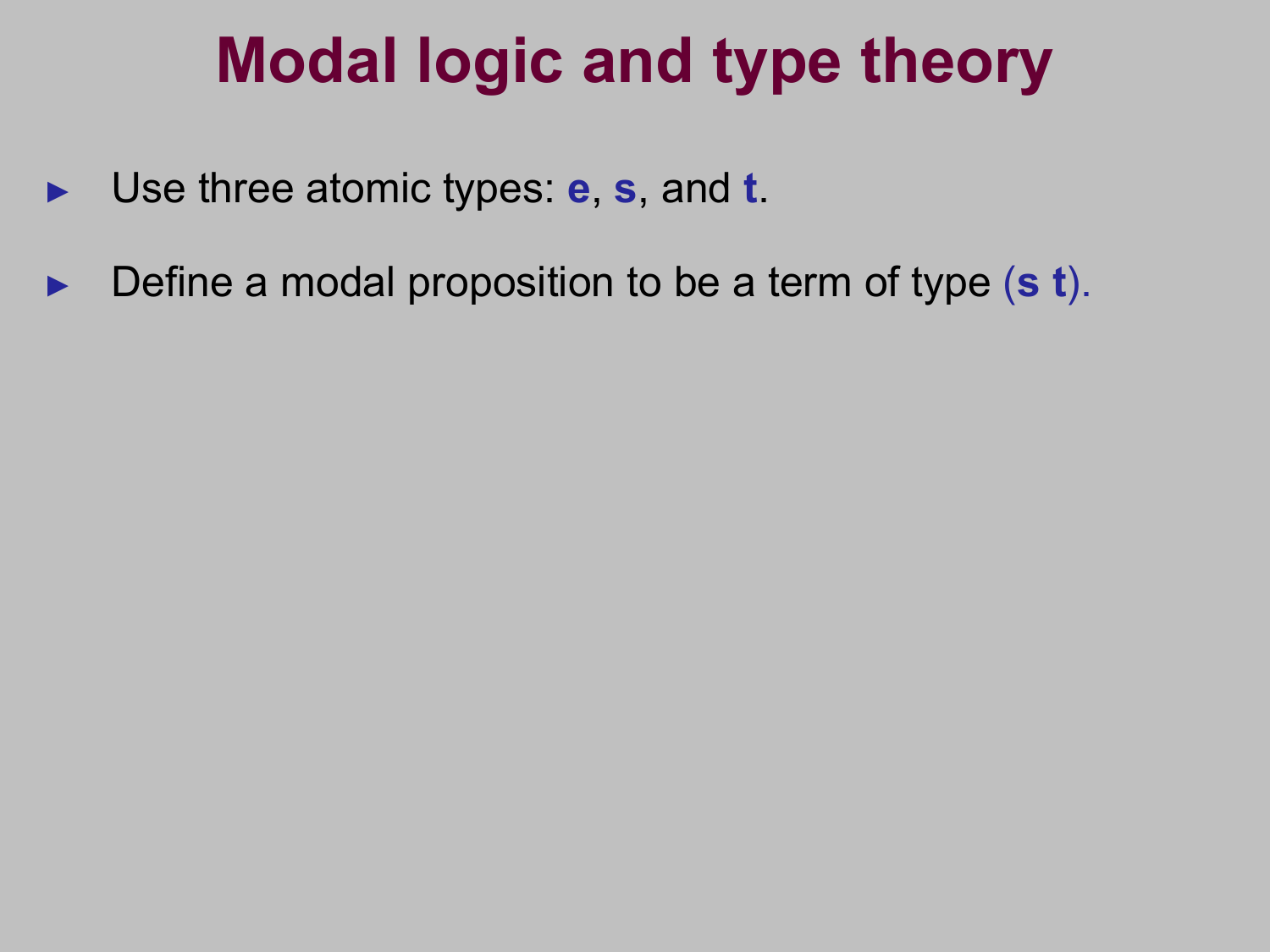- ► Use three atomic types: **e**, **s**, and **t**.
- Define a modal proposition to be a term of type (s t).
- Define the modal connectives as follows: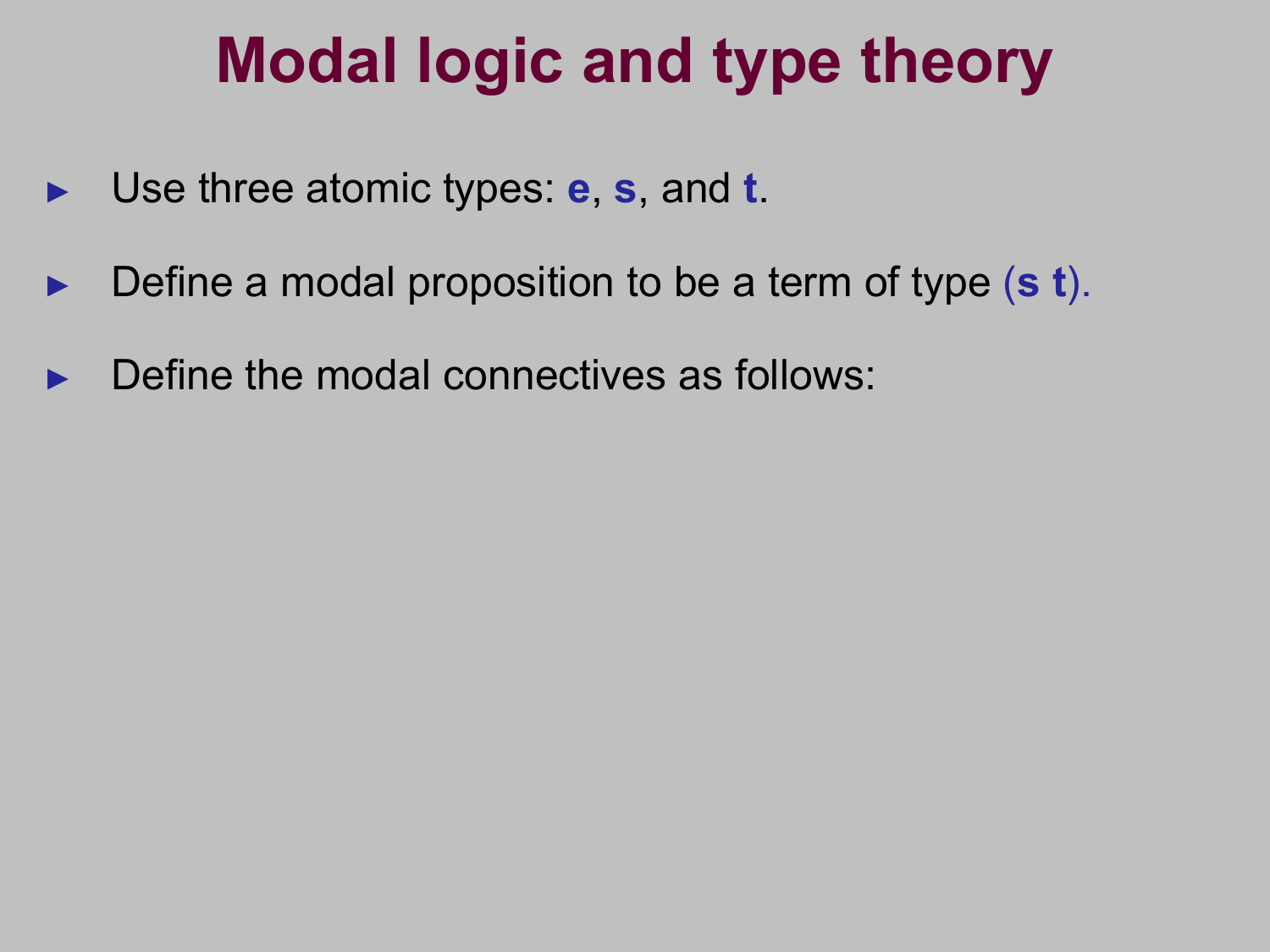- ► Use three atomic types: **e**, **s**, and **t**.
- Define a modal proposition to be a term of type (s t).
- Define the modal connectives as follows:

 $\textbf{not}_{\textbf{m}} := \lambda A w$ .  $\neg (A w)$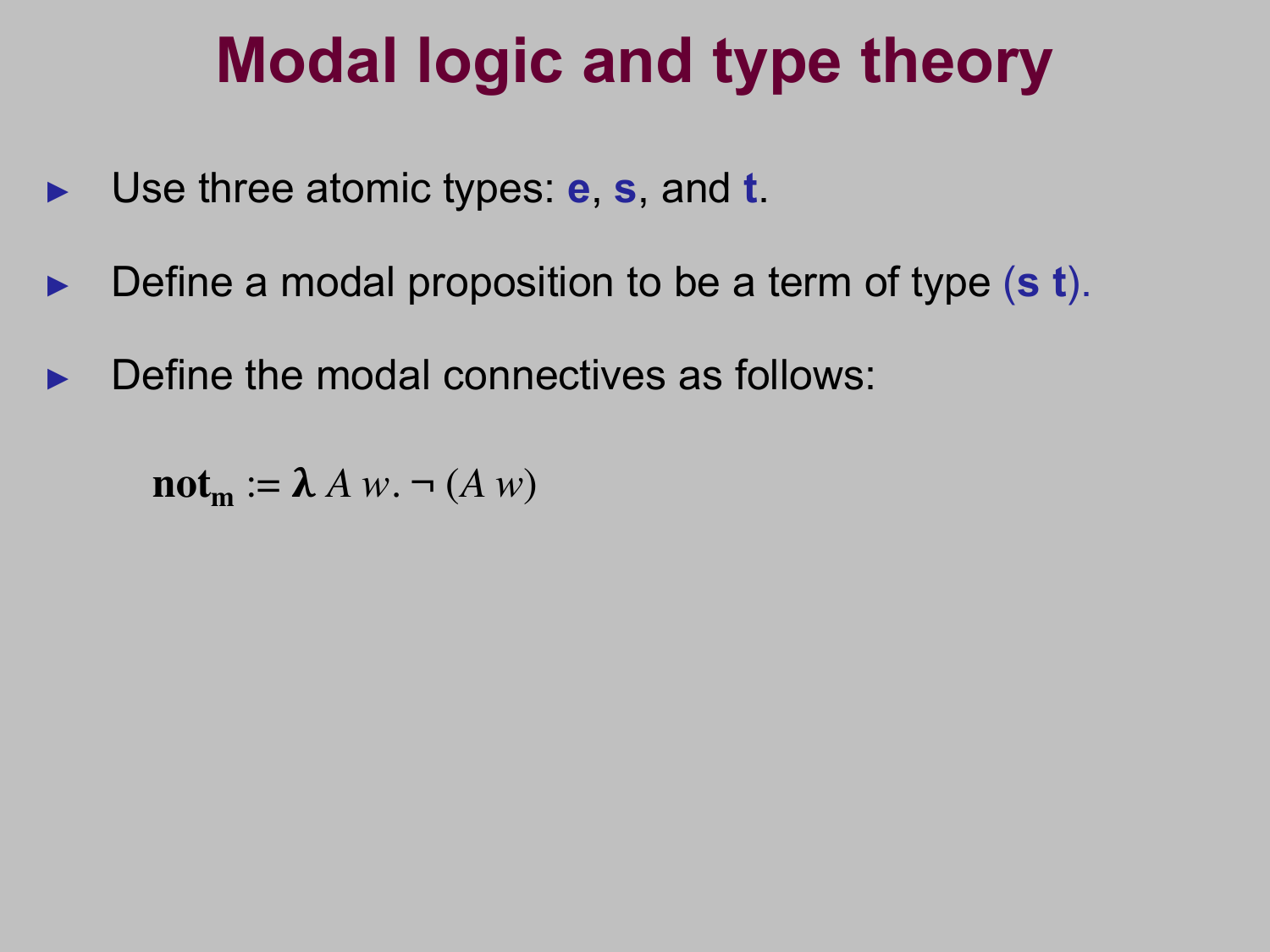- ► Use three atomic types: **e**, **s**, and **t**.
- Define a modal proposition to be a term of type (s t).
- Define the modal connectives as follows:

 $\textbf{not}_{\textbf{m}} := \lambda A w$ .  $\neg (A w)$ 

 $or_m := \lambda ABw$ .  $(A w) \vee (B w)$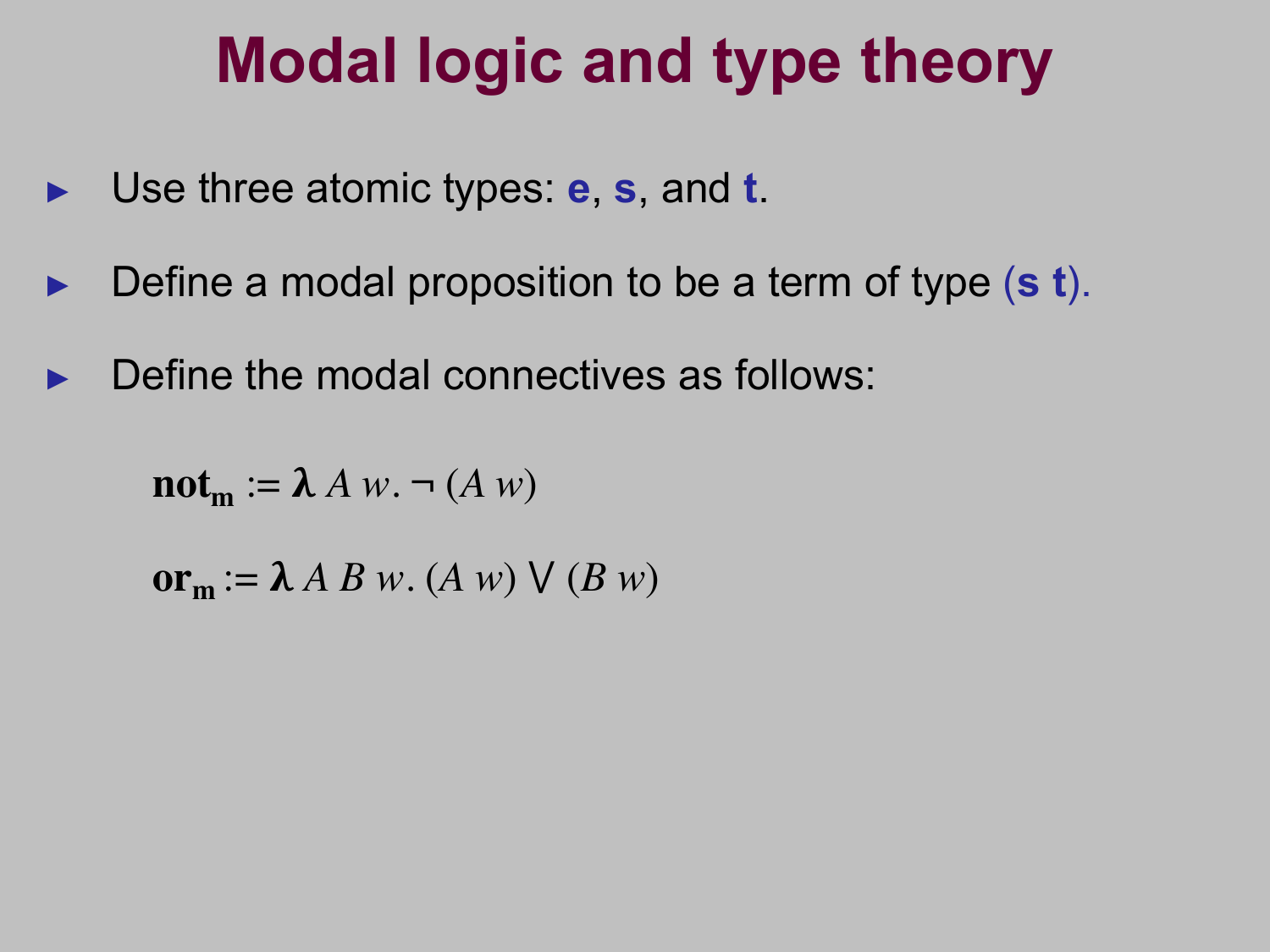- ► Use three atomic types: **e**, **s**, and **t**.
- Define a modal proposition to be a term of type (s t).
- Define the modal connectives as follows:

 $\textbf{not}_{\textbf{m}} := \lambda A w$ .  $\neg (A w)$ 

$$
\mathbf{or}_{\mathbf{m}} := \lambda A B w. (A w) \vee (B w)
$$

 $all_m := \lambda P w. \forall x. P x w$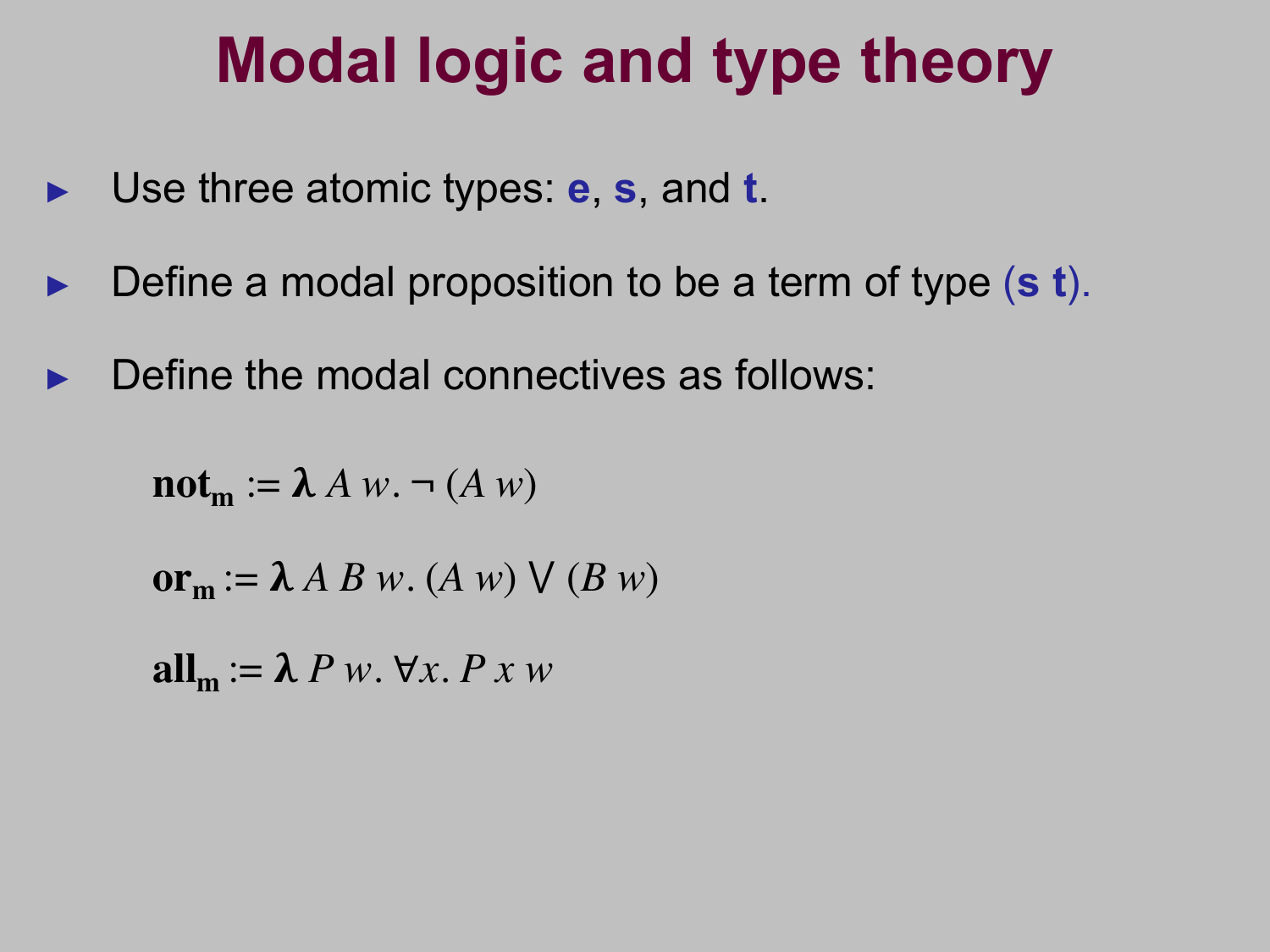- ► Use three atomic types: **e**, **s**, and **t**.
- Define a modal proposition to be a term of type (s t).
- Define the modal connectives as follows:

 $\textbf{not}_{\textbf{m}} := \lambda A w$ .  $\neg (A w)$ 

$$
\mathbf{or}_{\mathbf{m}} := \lambda A B w. (A w) \vee (B w)
$$

 $all_m := \lambda P w. \forall x. P x w$ 

**necessarily** :=  $\lambda A w. \forall v. (A v)$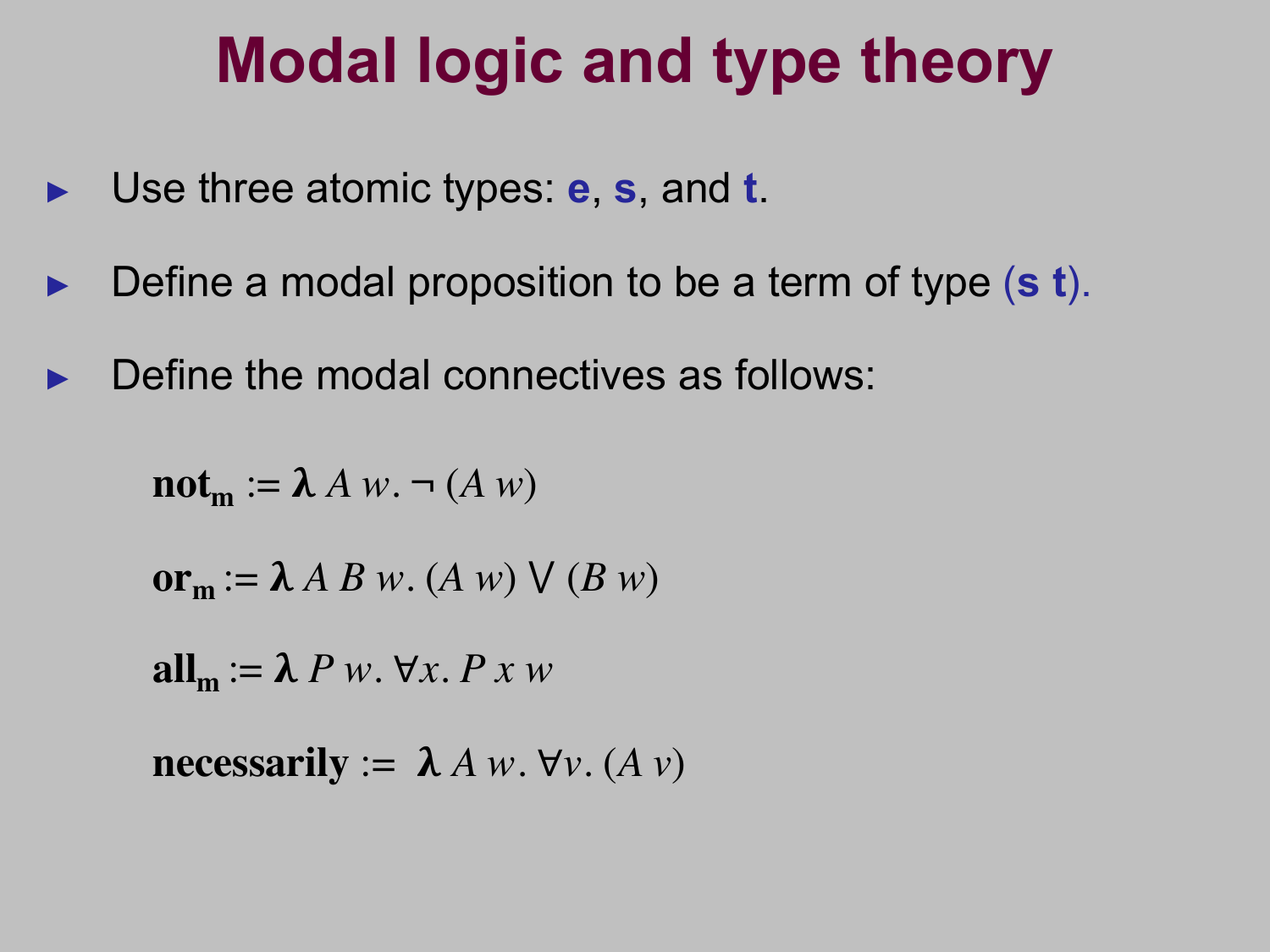#### **Intension and extension**

- 
- 
- 
- 
- -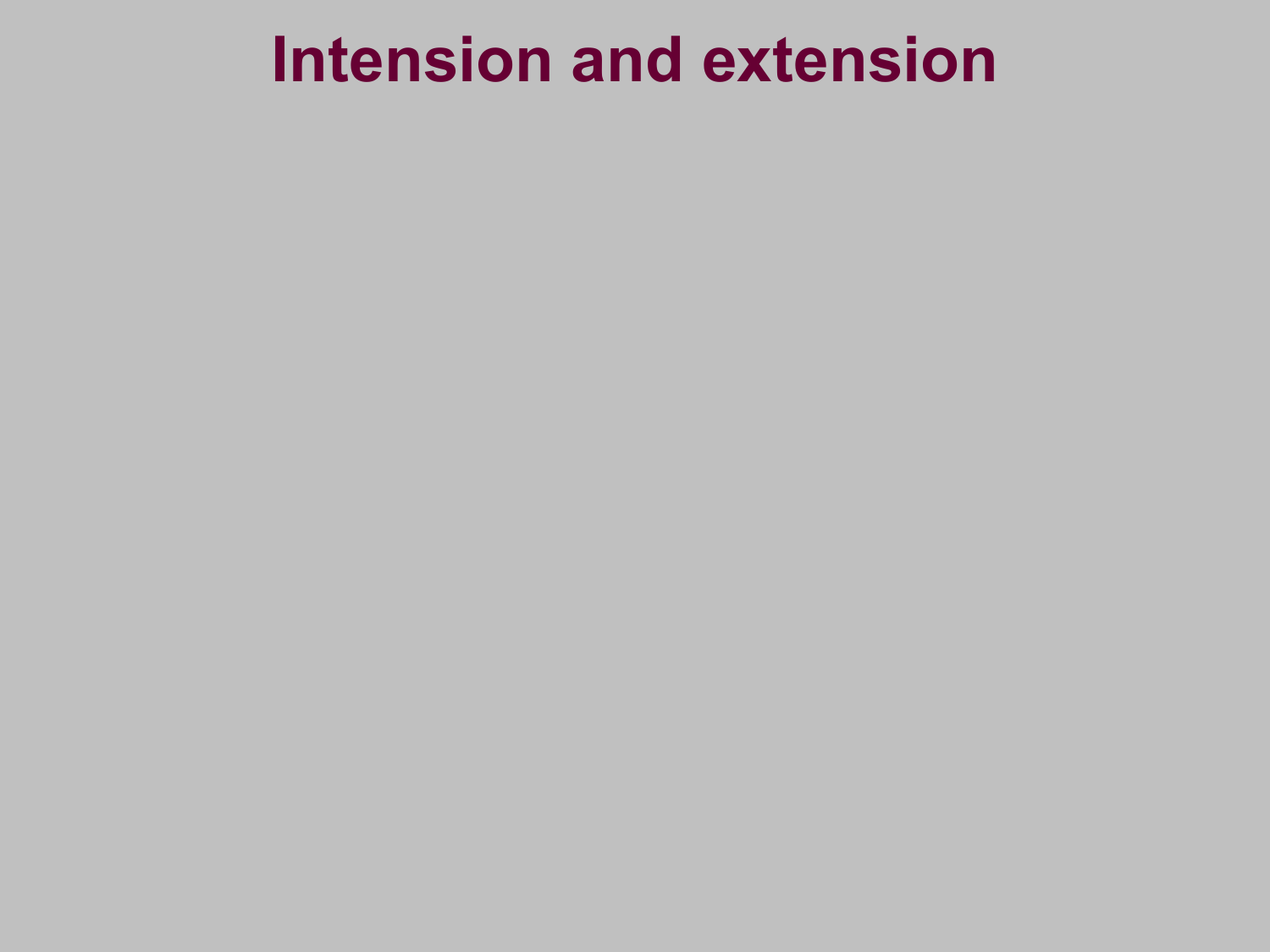#### **Intension and extension**

*This red car is a Ferrari*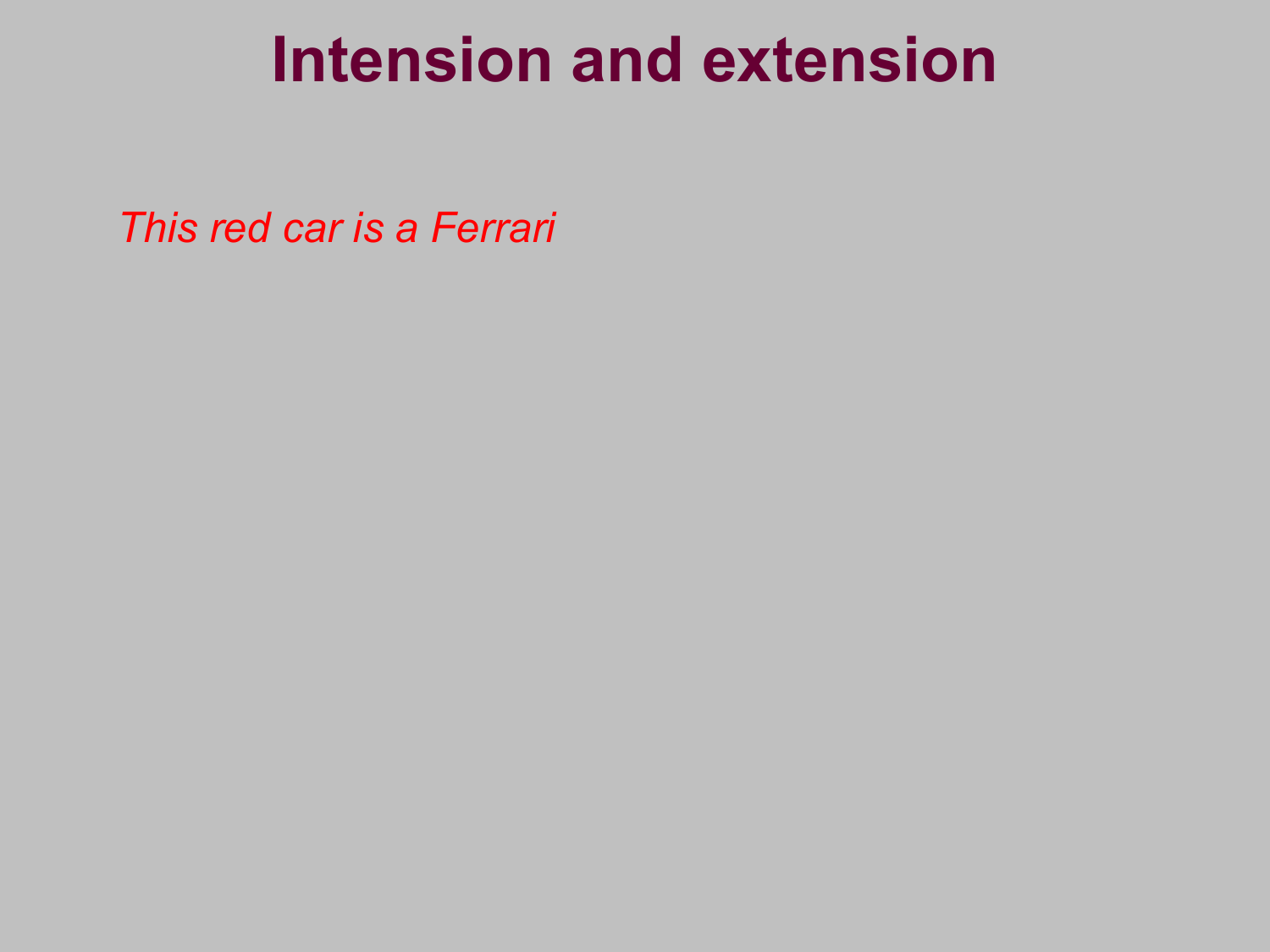#### **Intension and extension**

*This red car is a Ferrari*

*This skillful surgeon is Dr Johnson*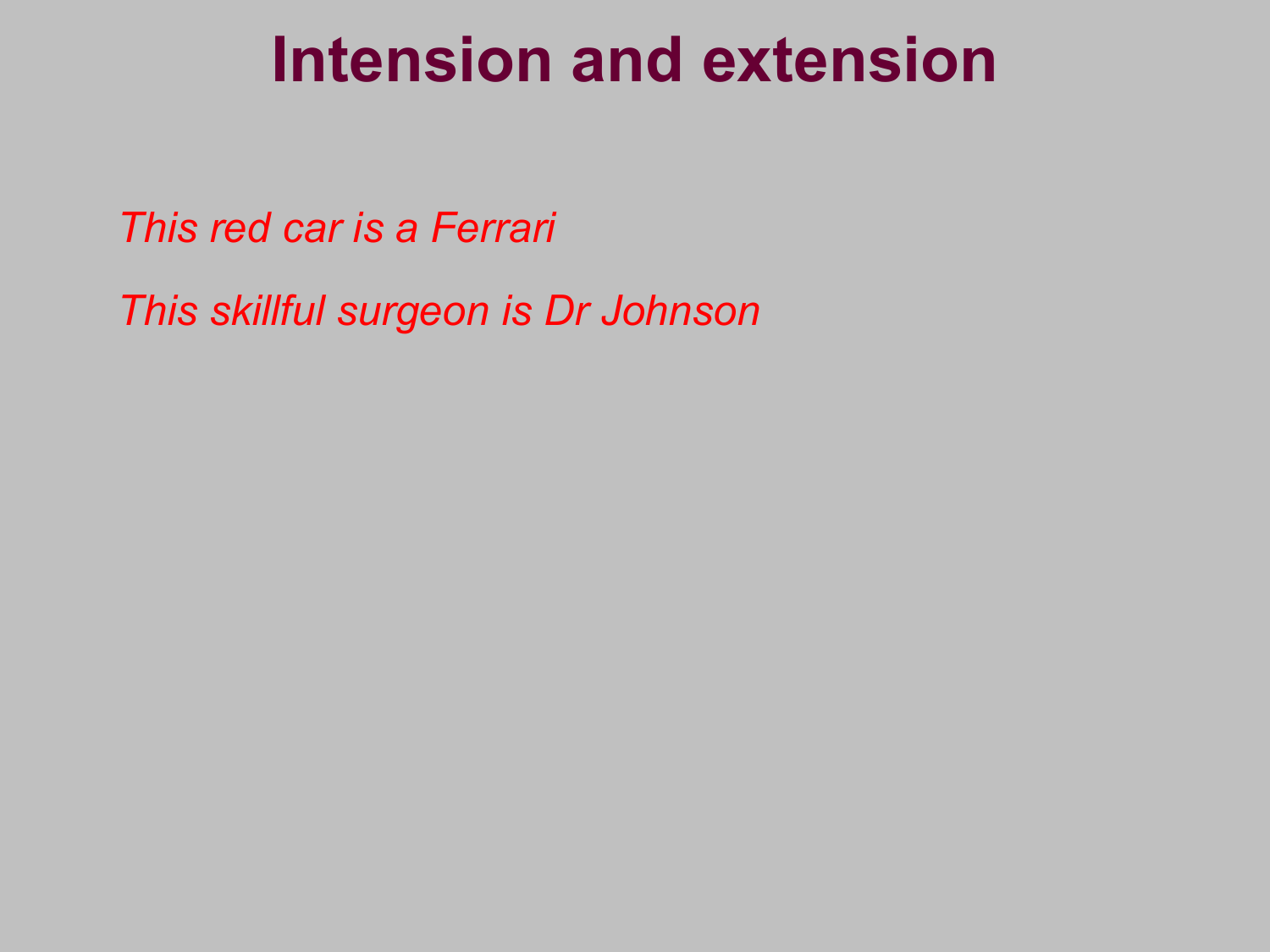#### **Intension and extension** Intension and extension

*This red car is a Ferrari* This red car is a Ferrari

*This skillful surgeon is Dr Johnson*

 $(\forall x.$  (surgeon  $x) \leftrightarrow$  (driver  $x)$ )  $(\forall x. (($ skillful surgeon)  $x)$   $(($ skillful driver $)$   $x))$